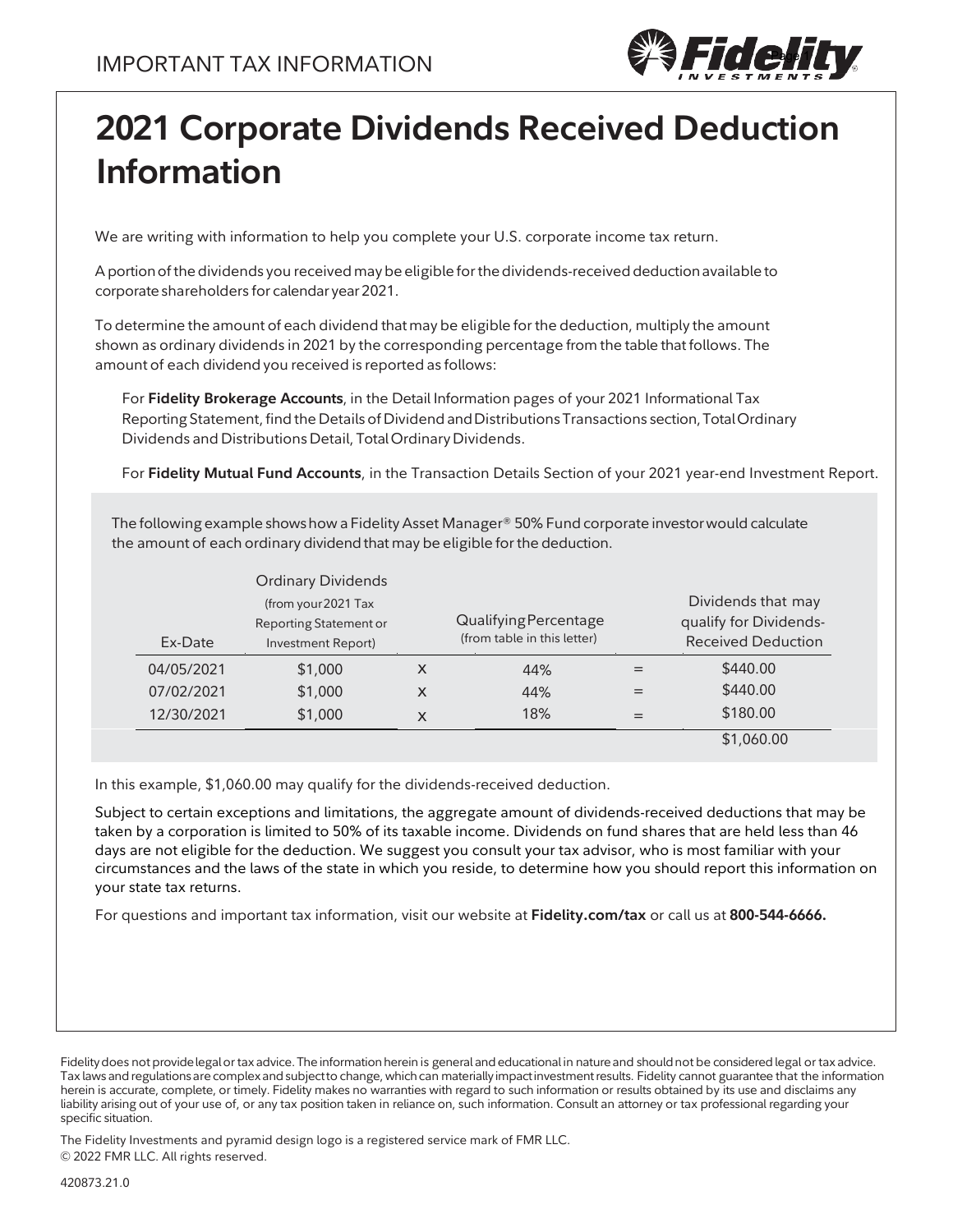| <b>Fund/Portfolio Name</b>                          | Symbol       | <b>Ex-Dividend Date</b> | Corporate<br>Qualifying % |
|-----------------------------------------------------|--------------|-------------------------|---------------------------|
|                                                     |              | 02/05/2021              | 14%                       |
|                                                     |              | 03/05/2021              | 14%                       |
|                                                     |              | 04/05/2021              | 14%                       |
|                                                     |              | 05/07/2021              | 14%                       |
|                                                     | <b>FASIX</b> | 06/04/2021              | 14%                       |
| Fidelity Asset Manager® 20%                         |              | 07/02/2021              | 14%                       |
|                                                     |              | 08/06/2021              | 14%                       |
|                                                     |              | 09/03/2021              | 15%                       |
|                                                     |              | 11/05/2021              | 11%                       |
|                                                     |              | 12/30/2021              | 13%                       |
|                                                     |              | 02/05/2021              | 20%                       |
|                                                     |              | 03/05/2021              | 20%                       |
|                                                     |              | 04/05/2021              | 20%                       |
|                                                     |              | 05/07/2021              | 20%                       |
|                                                     |              | 06/04/2021              | 20%                       |
| Fidelity Asset Manager® 30%                         | <b>FTANX</b> | 07/02/2021              | 20%                       |
|                                                     |              | 08/06/2021              | 20%                       |
|                                                     |              | 09/03/2021              | 21%                       |
|                                                     |              | 11/05/2021              | 12%                       |
|                                                     |              | 12/30/2021              | 14%                       |
|                                                     | <b>FFANX</b> | 04/05/2021              | 32%                       |
|                                                     |              | 07/02/2021              | 32%                       |
| Fidelity Asset Manager® 40%                         |              | 10/01/2021              | 1%                        |
|                                                     |              | 12/30/2021              | 16%                       |
|                                                     |              | 04/05/2021              | 44%                       |
| Fidelity Asset Manager® 50%                         | <b>FASMX</b> | 07/02/2021              | 44%                       |
|                                                     |              | 12/30/2021              | 18%                       |
| Fidelity Asset Manager® 60%                         | <b>FSANX</b> | 12/30/2021              | 21%                       |
| Fidelity Asset Manager® 70%                         | FASGX        | 12/30/2021              | 22%                       |
| Fidelity Asset Manager® 85%                         | <b>FAMRX</b> | 12/30/2021              | 25%                       |
|                                                     | <b>FDFIX</b> | 04/09/2021              | 96%                       |
| Fidelity Flex <sup>SM</sup> 500 Index Fund          |              | 07/02/2021              | 88%                       |
|                                                     |              | 10/01/2021              | 88%                       |
|                                                     |              | 12/17/2021              | 88%                       |
| Fidelity Flex <sup>SM</sup> Freedom Blend 2005 Fund | <b>FERNX</b> | 05/07/2021              | 1%                        |
|                                                     |              | 12/30/2021              | 3%                        |
| Fidelity Flex <sup>SM</sup> Freedom Blend 2010 Fund | <b>FISNX</b> | 05/07/2021              | 2%                        |
|                                                     |              | 12/30/2021              | 5%                        |
| Fidelity Flex <sup>SM</sup> Freedom Blend 2015 Fund | <b>FILSX</b> | 05/07/2021              | 3%                        |
|                                                     |              | 12/30/2021              | 6%                        |
| Fidelity Flex <sup>SM</sup> Freedom Blend 2020 Fund | <b>FULSX</b> | 05/07/2021              | 5%                        |
|                                                     |              | 12/30/2021              | 8%                        |
| Fidelity Flex <sup>SM</sup> Freedom Blend 2025 Fund | <b>FELSX</b> | 05/07/2021              | 8%                        |
|                                                     |              | 12/30/2021              | 9%                        |
| Fidelity Flex <sup>SM</sup> Freedom Blend 2030 Fund | <b>FVLSX</b> | 05/07/2021              | 10%                       |
|                                                     |              | 12/30/2021              | 11%                       |
| Fidelity Flex <sup>SM</sup> Freedom Blend 2035 Fund | <b>FJLSX</b> | 05/07/2021              | 9%                        |
|                                                     |              | 12/30/2021              | 13%                       |
| Fidelity Flex <sup>SM</sup> Freedom Blend 2040 Fund |              | 05/07/2021              | 15%                       |
| <b>FCLSX</b>                                        |              | 12/30/2021              | 13%                       |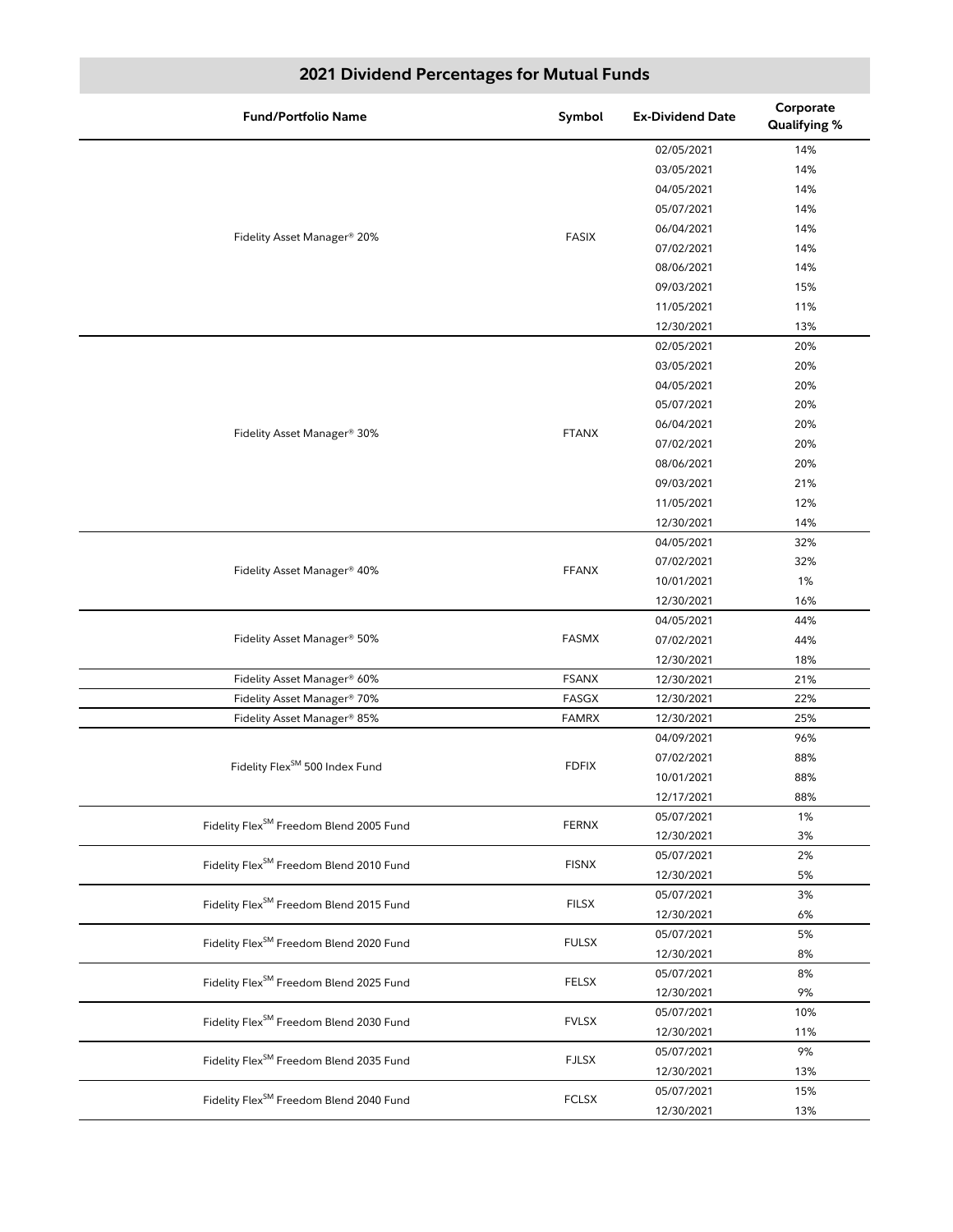| <b>Fund/Portfolio Name</b>                               | Symbol       | <b>Ex-Dividend Date</b> | Corporate<br><b>Qualifying %</b> |
|----------------------------------------------------------|--------------|-------------------------|----------------------------------|
| Fidelity Flex <sup>SM</sup> Freedom Blend 2045 Fund      | <b>FOLSX</b> | 05/07/2021              | 17%                              |
|                                                          |              | 12/30/2021              | 12%                              |
| Fidelity Flex <sup>SM</sup> Freedom Blend 2050 Fund      | <b>FYLSX</b> | 05/07/2021              | 12%                              |
|                                                          |              | 12/30/2021              | 14%                              |
| Fidelity Flex <sup>SM</sup> Freedom Blend 2055 Fund      | <b>FQLSX</b> | 05/07/2021              | 27%                              |
|                                                          |              | 12/30/2021              | 12%                              |
| Fidelity Flex <sup>SM</sup> Freedom Blend 2060 Fund      | <b>FWLSX</b> | 05/07/2021              | 18%                              |
|                                                          |              | 12/30/2021              | 12%                              |
| Fidelity Flex <sup>SM</sup> Freedom Blend 2065 Fund      | <b>FDFPX</b> | 05/07/2021              | 18%                              |
|                                                          |              | 12/30/2021              | 12%                              |
|                                                          |              | 02/05/2021              | 2%                               |
|                                                          |              | 03/05/2021              | 2%                               |
|                                                          |              | 05/07/2021              | 2%                               |
|                                                          |              | 06/04/2021              | 3%                               |
| Fidelity Flex <sup>SM</sup> Freedom Blend Income Fund    | <b>FTLSX</b> | 07/02/2021              | 3%                               |
|                                                          |              | 08/06/2021              | 3%                               |
|                                                          |              | 09/03/2021              | 3%                               |
|                                                          |              | 10/01/2021              | 3%                               |
|                                                          |              | 11/05/2021              | 3%                               |
|                                                          |              | 12/30/2021              | 3%                               |
| Fidelity Flex <sup>SM</sup> International Fund           | <b>FULTX</b> | 12/10/2021              | 1%                               |
| Fidelity Flex <sup>SM</sup> Intrinsic Opportunities Fund | <b>FFNPX</b> | 09/10/2021              | 8%                               |
|                                                          |              | 12/17/2021              | 26%                              |
| Fidelity Flex <sup>SM</sup> Large Cap Growth Fund        | <b>FLCLX</b> | 09/10/2021              | 12%                              |
|                                                          |              | 12/10/2021              | 80%                              |
| Fidelity Flex <sup>SM</sup> Large Cap Value Fund         | <b>FVCIX</b> | 06/04/2021              | 35%                              |
|                                                          |              | 12/17/2021              | 31%                              |
| Fidelity Flex <sup>SM</sup> Mid Cap Growth Fund          | <b>FFMGX</b> | 12/28/2021              | 7%                               |
| Fidelity Flex <sup>SM</sup> Mid Cap Index Fund           | <b>FLAPX</b> | 06/04/2021              | 82%                              |
|                                                          |              | 12/10/2021              | 46%                              |
| Fidelity Flex <sup>SM</sup> Mid Cap Value Fund           | <b>FFMVX</b> | 12/10/2021              | 90%                              |
| Fidelity Flex <sup>SM</sup> Opportunistic Insights Fund  | <b>FFPIX</b> | 02/05/2021              | 1%                               |
|                                                          |              | 12/17/2021              | 41%                              |
| Fidelity Flex <sup>SM</sup> Small Cap Fund               | <b>FCUTX</b> | 12/10/2021              | 10%                              |
|                                                          |              | 12/28/2021              | 17%                              |
| Fidelity Flex <sup>SM</sup> Small Cap Index Fund         | <b>FLXSX</b> | 06/04/2021              | 97%                              |
|                                                          |              | 12/10/2021              | 64%                              |
| Fidelity Freedom® 2005 Fund                              | <b>FFFVX</b> | 05/14/2021              | 2%                               |
|                                                          |              | 12/30/2021              | 3%                               |
| Fidelity Freedom® 2005 Fund - Class K                    | <b>FSNJX</b> | 05/14/2021              | 2%                               |
|                                                          |              | 12/30/2021              | 3%                               |
| Fidelity Freedom® 2005 Fund - Class K6                   | <b>FITKX</b> | 05/14/2021              | 2%                               |
|                                                          |              | 12/30/2021              | 3%                               |
| Fidelity Freedom® 2010 Fund                              |              | 05/14/2021              | 4%                               |
|                                                          | <b>FFFCX</b> | 12/30/2021              | 5%                               |
| Fidelity Freedom® 2010 Fund - Class K                    |              | 05/14/2021              | 4%                               |
|                                                          | <b>FSNKX</b> | 12/30/2021              | 5%                               |
| Fidelity Freedom® 2010 Fund - Class K6                   | <b>FOTKX</b> | 05/14/2021              | 3%                               |
|                                                          |              | 12/30/2021              | 5%                               |
| Fidelity Freedom® 2015 Fund                              | <b>FFVFX</b> | 05/14/2021              | 7%                               |
|                                                          |              | 12/30/2021              | 6%                               |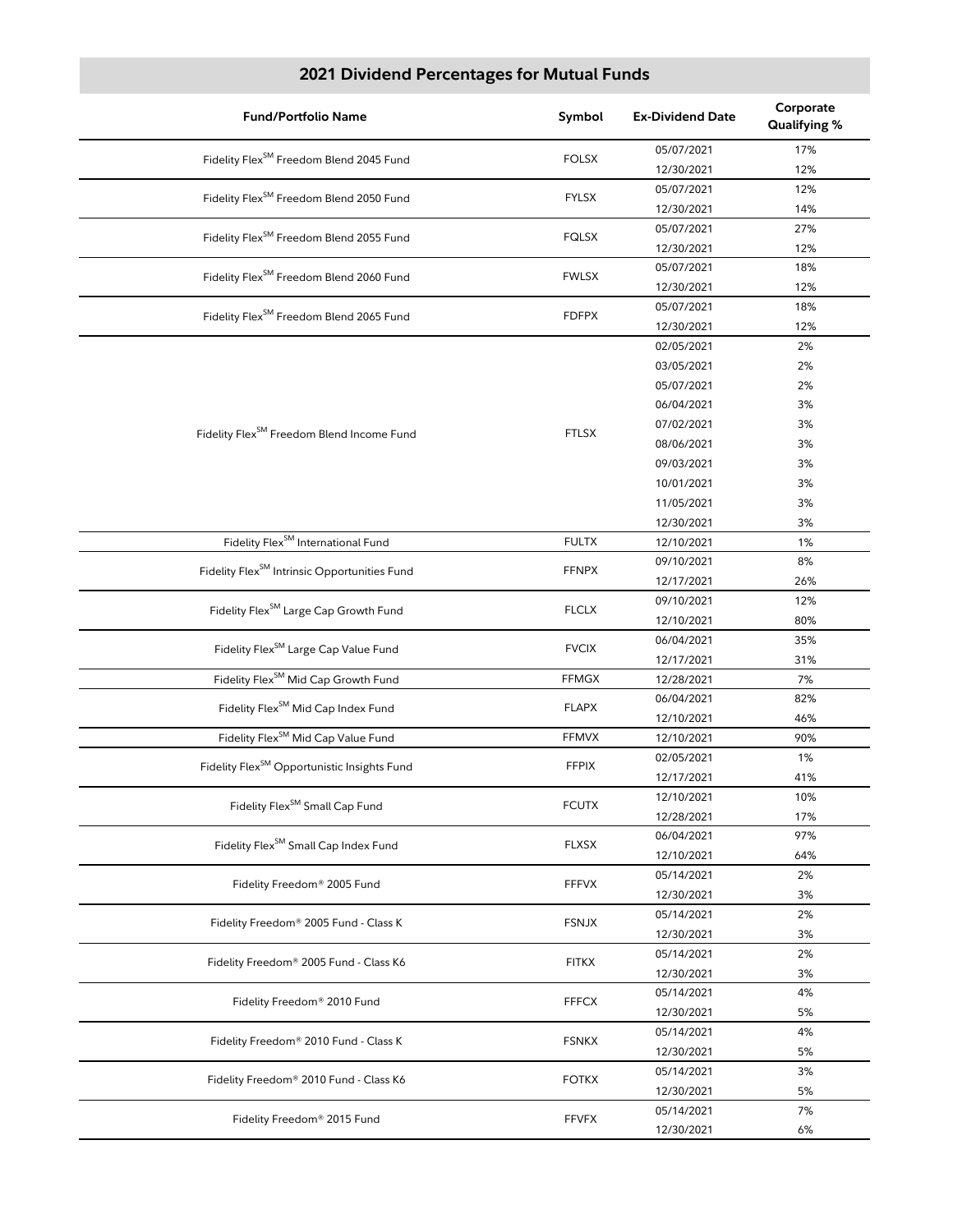| <b>Fund/Portfolio Name</b>                   | Symbol       | <b>Ex-Dividend Date</b> | Corporate<br>Qualifying % |
|----------------------------------------------|--------------|-------------------------|---------------------------|
| Fidelity Freedom® 2015 Fund - Class K        | <b>FSNLX</b> | 05/14/2021              | 7%                        |
|                                              |              | 12/30/2021              | 6%                        |
| Fidelity Freedom® 2015 Fund - Class K6       | <b>FPTKX</b> | 05/14/2021              | 5%                        |
|                                              |              | 12/30/2021              | 6%                        |
| Fidelity Freedom® 2020 Fund                  | <b>FFFDX</b> | 05/14/2021              | 13%                       |
|                                              |              | 12/30/2021              | 7%                        |
| Fidelity Freedom® 2020 Fund - Class K        | <b>FSNOX</b> | 05/14/2021              | 10%                       |
|                                              |              | 12/30/2021              | 7%                        |
| Fidelity Freedom® 2020 Fund - Class K6       | <b>FATKX</b> | 05/14/2021              | 8%                        |
|                                              |              | 12/30/2021              | 7%                        |
| Fidelity Freedom® 2025 Fund                  | <b>FFTWX</b> | 05/14/2021              | 22%                       |
|                                              |              | 12/30/2021              | 8%                        |
| Fidelity Freedom® 2025 Fund - Class K        | <b>FSNPX</b> | 05/14/2021              | 17%                       |
|                                              |              | 12/30/2021              | 8%                        |
| Fidelity Freedom® 2025 Fund - Class K6       | <b>FDTKX</b> | 05/14/2021              | 12%                       |
|                                              |              | 12/30/2021              | 8%                        |
| Fidelity Freedom® 2030 Fund                  | <b>FFFEX</b> | 05/14/2021              | 92%                       |
|                                              |              | 12/30/2021              | 9%                        |
| Fidelity Freedom® 2030 Fund - Class K        | <b>FSNQX</b> | 05/14/2021              | 46%                       |
|                                              |              | 12/30/2021              | 9%                        |
| Fidelity Freedom® 2030 Fund - Class K6       | <b>FGTKX</b> | 05/14/2021              | 20%                       |
|                                              |              | 12/30/2021              | 8%                        |
| Fidelity Freedom® 2035 Fund                  | <b>FFTHX</b> | 12/30/2021              | 10%                       |
| Fidelity Freedom® 2035 Fund - Class K        | <b>FSNUX</b> | 12/30/2021              | 10%                       |
| Fidelity Freedom® 2035 Fund - Class K6       | <b>FWTKX</b> | 12/30/2021              | 10%                       |
| Fidelity Freedom® 2040 Fund                  | <b>FFFFX</b> | 12/30/2021              | 12%                       |
| Fidelity Freedom® 2040 Fund - Class K        | <b>FSNVX</b> | 12/30/2021              | 12%                       |
| Fidelity Freedom® 2040 Fund - Class K6       | <b>FHTKX</b> | 12/30/2021              | 11%                       |
| Fidelity Freedom® 2045 Fund                  | <b>FFFGX</b> | 12/30/2021              | 12%                       |
| Fidelity Freedom® 2045 Fund - Class K        | <b>FSNZX</b> | 12/30/2021              | 12%                       |
| Fidelity Freedom® 2045 Fund - Class K6       | <b>FJTKX</b> | 12/30/2021              | 11%                       |
| Fidelity Freedom® 2050 Fund                  | <b>FFFHX</b> | 12/30/2021              | 12%                       |
| Fidelity Freedom® 2050 Fund - Class K        | <b>FNSBX</b> | 12/30/2021              | 12%                       |
| Fidelity Freedom® 2050 Fund - Class K6       | <b>FZTKX</b> | 12/30/2021              | 11%                       |
| Fidelity Freedom® 2055 Fund                  | <b>FDEEX</b> | 12/30/2021              | 12%                       |
| Fidelity Freedom® 2055 Fund - Class K        | <b>FNSDX</b> | 12/30/2021              | 12%                       |
| Fidelity Freedom® 2055 Fund - Class K6       | <b>FCTKX</b> | 12/30/2021              | 11%                       |
| Fidelity Freedom® 2060 Fund                  | <b>FDKVX</b> | 12/30/2021              | 12%                       |
| Fidelity Freedom® 2060 Fund - Class K        | <b>FNSFX</b> | 12/30/2021              | 12%                       |
| Fidelity Freedom® 2060 Fund - Class K6       | <b>FVTKX</b> | 12/30/2021              | 12%                       |
| Fidelity Freedom® 2065 Fund                  | <b>FFSFX</b> | 12/30/2021              | 13%                       |
| Fidelity Freedom® 2065 Fund - Class K        | <b>FFSDX</b> | 12/30/2021              | 12%                       |
| Fidelity Freedom® 2065 Fund - Class K6       | <b>FFSZX</b> | 12/30/2021              | 12%                       |
| Fidelity Freedom® Blend 2005 Fund            | FHAZX        | 05/07/2021              | 1%                        |
|                                              |              | 12/30/2021              | 4%                        |
| Fidelity Freedom® Blend 2005 Fund - Class K  | <b>FHGEX</b> | 05/07/2021              | 1%                        |
|                                              |              | 12/30/2021              | 4%                        |
| Fidelity Freedom® Blend 2005 Fund - Class K6 | <b>FHQDX</b> | 05/07/2021              | 1%                        |
|                                              |              | 12/30/2021              | 4%                        |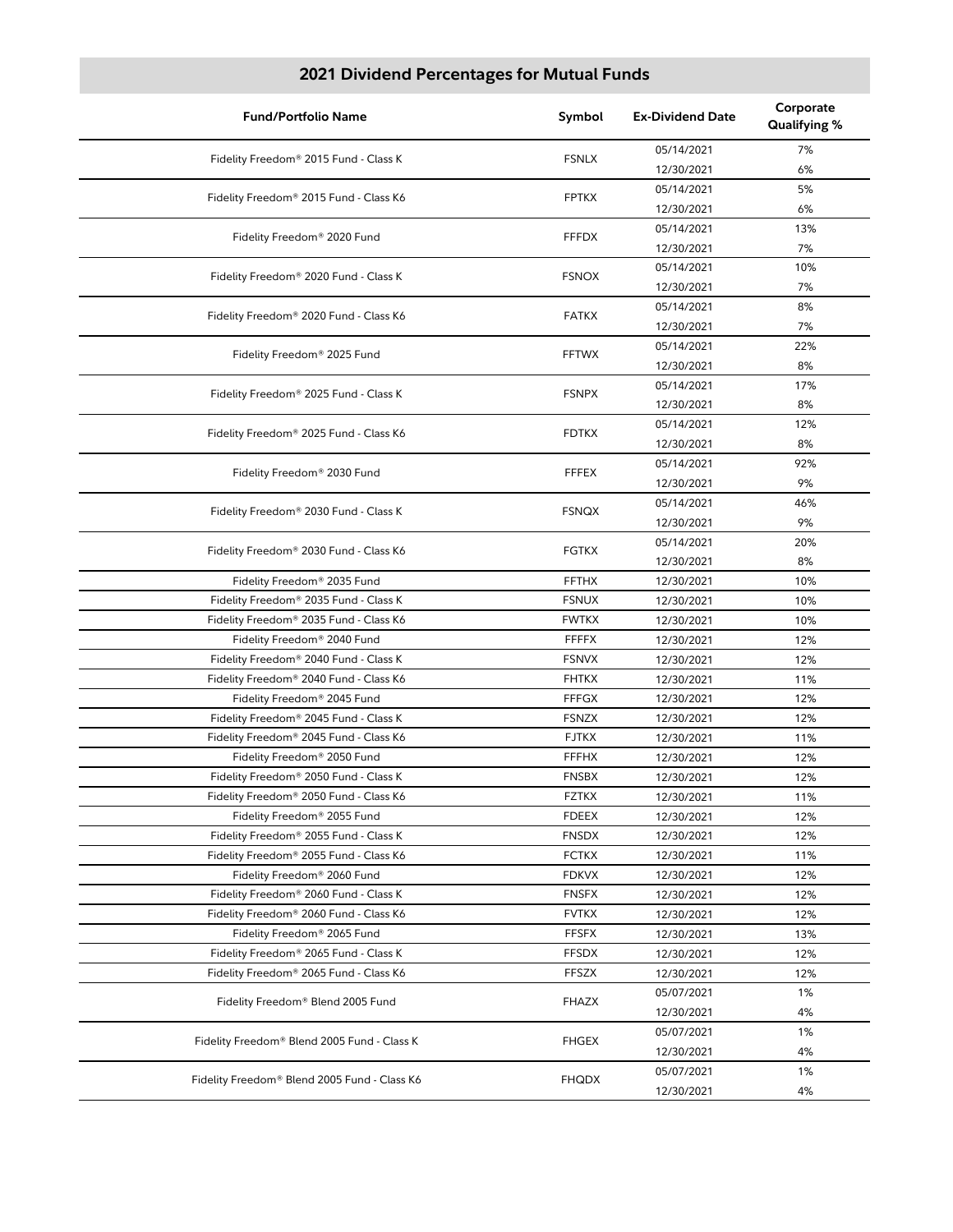| <b>Fund/Portfolio Name</b>                        | Symbol       | <b>Ex-Dividend Date</b> | Corporate<br>Qualifying % |
|---------------------------------------------------|--------------|-------------------------|---------------------------|
| Fidelity Freedom® Blend 2005 Fund - Premier Class | <b>FFBEX</b> | 05/07/2021              | 1%                        |
|                                                   |              | 12/30/2021              | 3%                        |
| Fidelity Freedom® Blend 2010 Fund                 | <b>FHAYX</b> | 05/07/2021              | 4%                        |
|                                                   |              | 12/30/2021              | 6%                        |
| Fidelity Freedom® Blend 2010 Fund - Class K       | <b>FHFEX</b> | 05/07/2021              | 4%                        |
|                                                   |              | 12/30/2021              | 5%                        |
| Fidelity Freedom® Blend 2010 Fund - Class K6      | <b>FHPDX</b> | 05/07/2021              | 3%                        |
|                                                   |              | 12/30/2021              | 5%                        |
| Fidelity Freedom® Blend 2010 Fund - Premier Class | <b>FFBHX</b> | 05/07/2021              | 3%                        |
|                                                   |              | 12/30/2021              | 5%                        |
| Fidelity Freedom® Blend 2015 Fund                 | <b>FHAWX</b> | 05/07/2021              | 14%                       |
|                                                   |              | 12/30/2021              | 7%                        |
| Fidelity Freedom® Blend 2015 Fund - Class K       | <b>FHEEX</b> | 05/07/2021              | 10%                       |
|                                                   |              | 12/30/2021              | 7%                        |
| Fidelity Freedom® Blend 2015 Fund - Class K6      | <b>FHODX</b> | 05/07/2021              | 7%                        |
|                                                   |              | 12/30/2021              | 7%                        |
| Fidelity Freedom® Blend 2015 Fund - Premier Class | FFBJX        | 05/07/2021              | 7%                        |
|                                                   |              | 12/30/2021              | 6%                        |
| Fidelity Freedom® Blend 2020 Fund                 | <b>FHAVX</b> | 05/07/2021              | 8%                        |
|                                                   |              | 12/30/2021              | 8%                        |
| Fidelity Freedom® Blend 2020 Fund - Class K       | <b>FHCEX</b> | 05/07/2021              | 7%                        |
|                                                   |              | 12/30/2021              | 8%                        |
| Fidelity Freedom® Blend 2020 Fund - Class K6      | <b>FHNDX</b> | 05/07/2021              | 6%                        |
|                                                   |              | 12/30/2021              | 8%                        |
| Fidelity Freedom® Blend 2020 Fund - Premier Class | <b>FFBLX</b> | 05/07/2021              | 6%                        |
|                                                   |              | 12/30/2021              | 8%                        |
| Fidelity Freedom® Blend 2025 Fund                 | <b>FHAUX</b> | 05/07/2021              | 7%                        |
|                                                   |              | 12/30/2021              | 9%                        |
| Fidelity Freedom® Blend 2025 Fund - Class K       | <b>FHBEX</b> | 05/07/2021              | 7%                        |
|                                                   |              | 12/30/2021              | 9%                        |
| Fidelity Freedom® Blend 2025 Fund - Class K6      | <b>FHLDX</b> | 05/07/2021              | 6%                        |
|                                                   |              | 12/30/2021              | 9%                        |
| Fidelity Freedom® Blend 2025 Fund - Premier Class | <b>FFBNX</b> | 05/07/2021              | 6%                        |
|                                                   |              | 12/30/2021              | 9%                        |
| Fidelity Freedom® Blend 2030 Fund                 | <b>FHATX</b> | 05/07/2021              | 9%                        |
|                                                   |              | 12/30/2021              | 10%                       |
| Fidelity Freedom® Blend 2030 Fund - Class K       | <b>FHAEX</b> | 05/07/2021              | 8%                        |
|                                                   |              | 12/30/2021              | 10%                       |
| Fidelity Freedom® Blend 2030 Fund - Class K6      | FHKDX        | 05/07/2021              | 7%                        |
|                                                   |              | 12/30/2021              | 10%                       |
| Fidelity Freedom® Blend 2030 Fund - Premier Class | <b>FFBPX</b> | 05/07/2021              | 7%                        |
|                                                   |              | 12/30/2021              | 9%                        |
| Fidelity Freedom® Blend 2035 Fund                 | <b>FHASX</b> | 05/07/2021              | 21%                       |
|                                                   |              | 12/30/2021              | 12%                       |
| Fidelity Freedom® Blend 2035 Fund - Class K       | FHZDX        | 05/07/2021              | 17%                       |
|                                                   |              | 12/30/2021              | 12%                       |
| Fidelity Freedom® Blend 2035 Fund - Class K6      | <b>FHJDX</b> | 05/07/2021              | 12%                       |
|                                                   |              | 12/30/2021              | 12%                       |
| Fidelity Freedom® Blend 2035 Fund - Premier Class | FFBRX        | 05/07/2021              | 12%                       |
|                                                   |              | 12/30/2021              | 11%                       |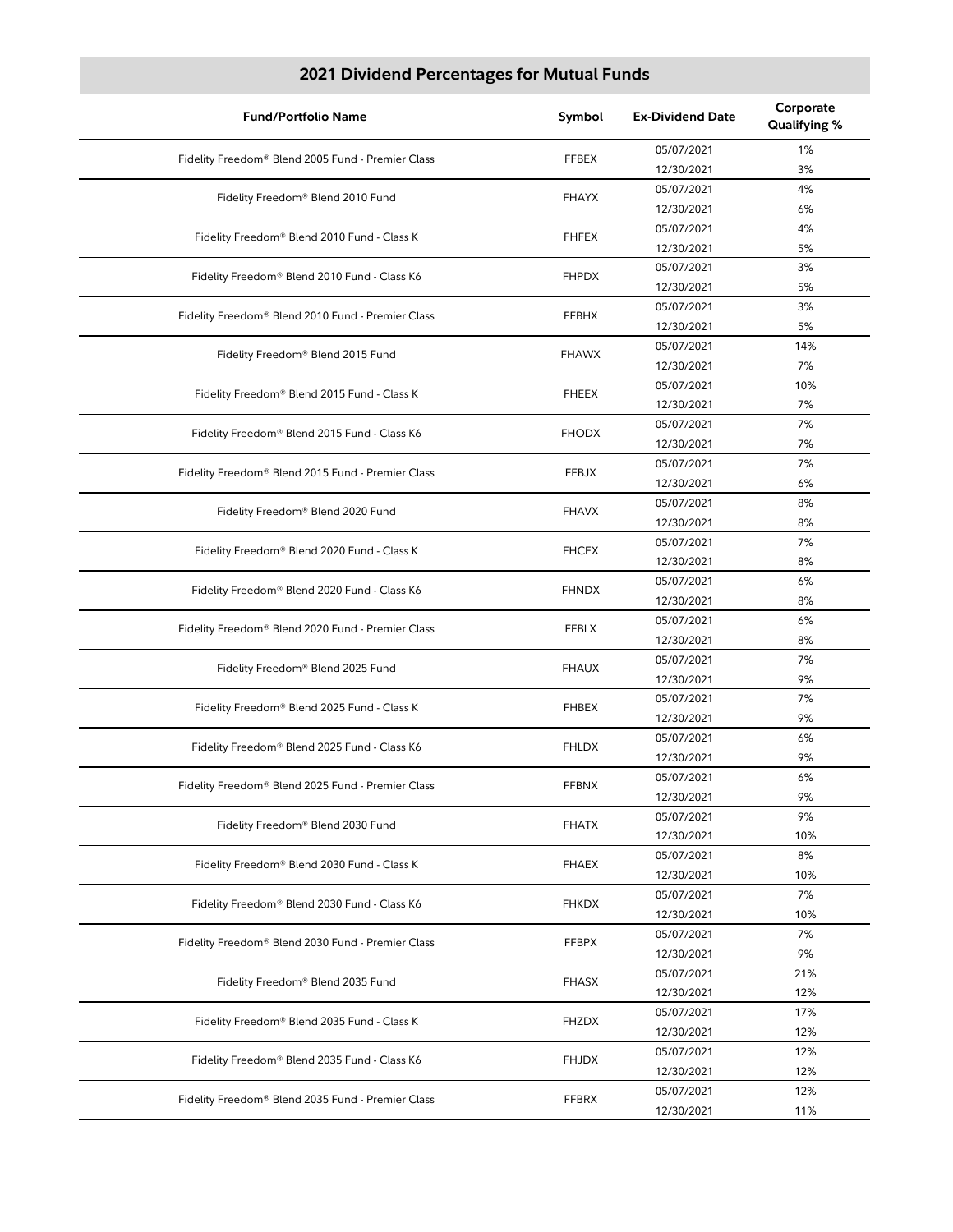| <b>Fund/Portfolio Name</b>                        | Symbol       | <b>Ex-Dividend Date</b> | Corporate<br>Qualifying % |
|---------------------------------------------------|--------------|-------------------------|---------------------------|
|                                                   | <b>FHARX</b> | 05/07/2021              | 27%                       |
| Fidelity Freedom® Blend 2040 Fund                 |              | 12/30/2021              | 13%                       |
| Fidelity Freedom® Blend 2040 Fund - Class K       | <b>FHYDX</b> | 05/07/2021              | 21%                       |
|                                                   |              | 12/30/2021              | 13%                       |
| Fidelity Freedom® Blend 2040 Fund - Class K6      | <b>FHHDX</b> | 05/07/2021              | 15%                       |
|                                                   |              | 12/30/2021              | 13%                       |
| Fidelity Freedom® Blend 2040 Fund - Premier Class | <b>FFBTX</b> | 05/07/2021              | 15%                       |
|                                                   |              | 12/30/2021              | 12%                       |
| Fidelity Freedom® Blend 2045 Fund                 | FHAQX        | 05/07/2021              | 39%                       |
|                                                   |              | 12/30/2021              | 13%                       |
| Fidelity Freedom® Blend 2045 Fund - Class K       | <b>FHXDX</b> | 05/07/2021              | 28%                       |
|                                                   |              | 12/30/2021              | 13%                       |
| Fidelity Freedom® Blend 2045 Fund - Class K6      | <b>FHFDX</b> | 05/07/2021              | 18%                       |
|                                                   |              | 12/30/2021              | 13%                       |
| Fidelity Freedom® Blend 2045 Fund - Premier Class | <b>FFBUX</b> | 05/07/2021              | 18%                       |
|                                                   |              | 12/30/2021              | 12%                       |
| Fidelity Freedom® Blend 2050 Fund                 | <b>FHAPX</b> | 05/07/2021              | 33%                       |
|                                                   |              | 12/30/2021              | 13%                       |
| Fidelity Freedom® Blend 2050 Fund - Class K       | <b>FHWDX</b> | 05/07/2021              | 24%                       |
|                                                   |              | 12/30/2021              | 13%                       |
| Fidelity Freedom® Blend 2050 Fund - Class K6      | <b>FHEDX</b> | 05/07/2021              | 16%                       |
|                                                   |              | 12/30/2021              | 13%                       |
| Fidelity Freedom® Blend 2050 Fund - Premier Class | <b>FFBWX</b> | 05/07/2021              | 16%                       |
|                                                   |              | 12/30/2021              | 13%                       |
| Fidelity Freedom® Blend 2055 Fund                 | <b>FHAOX</b> | 05/07/2021              | 38%                       |
|                                                   |              | 12/30/2021              | 13%                       |
| Fidelity Freedom® Blend 2055 Fund - Class K       | <b>FHVDX</b> | 05/07/2021              | 27%                       |
|                                                   |              | 12/30/2021              | 13%                       |
| Fidelity Freedom® Blend 2055 Fund - Class K6      | <b>FHDDX</b> | 05/07/2021              | 17%                       |
|                                                   |              | 12/30/2021              | 13%                       |
| Fidelity Freedom® Blend 2055 Fund - Premier Class | <b>FFBZX</b> | 05/07/2021              | 17%                       |
|                                                   |              | 12/30/2021              | 13%                       |
| Fidelity Freedom® Blend 2060 Fund                 | <b>FHANX</b> | 05/07/2021              | 93%                       |
|                                                   |              | 12/30/2021              | 13%                       |
| Fidelity Freedom® Blend 2060 Fund - Class K       | <b>FHTDX</b> | 05/07/2021              | 37%                       |
|                                                   |              | 12/30/2021              | 13%                       |
| Fidelity Freedom® Blend 2060 Fund - Class K6      | <b>FHCDX</b> | 05/07/2021              | 23%                       |
|                                                   |              | 12/30/2021              | 13%                       |
| Fidelity Freedom® Blend 2060 Fund - Premier Class | <b>FFCBX</b> | 05/07/2021              | 23%                       |
|                                                   |              | 12/30/2021              | 13%                       |
| Fidelity Freedom® Blend 2065 Fund                 | <b>FFBSX</b> | 12/30/2021              | 14%                       |
| Fidelity Freedom® Blend 2065 Fund - Class K       | FFBKX        | 05/07/2021              | 100%                      |
|                                                   |              | 12/30/2021              | 13%                       |
| Fidelity Freedom® Blend 2065 Fund - Class K6      | <b>FFBQX</b> | 05/07/2021              | 27%                       |
|                                                   |              | 12/30/2021              | 13%                       |
| Fidelity Freedom® Blend 2065 Fund - Premier Class | <b>FFCHX</b> | 05/07/2021              | 27%                       |
|                                                   |              | 12/30/2021              | 13%                       |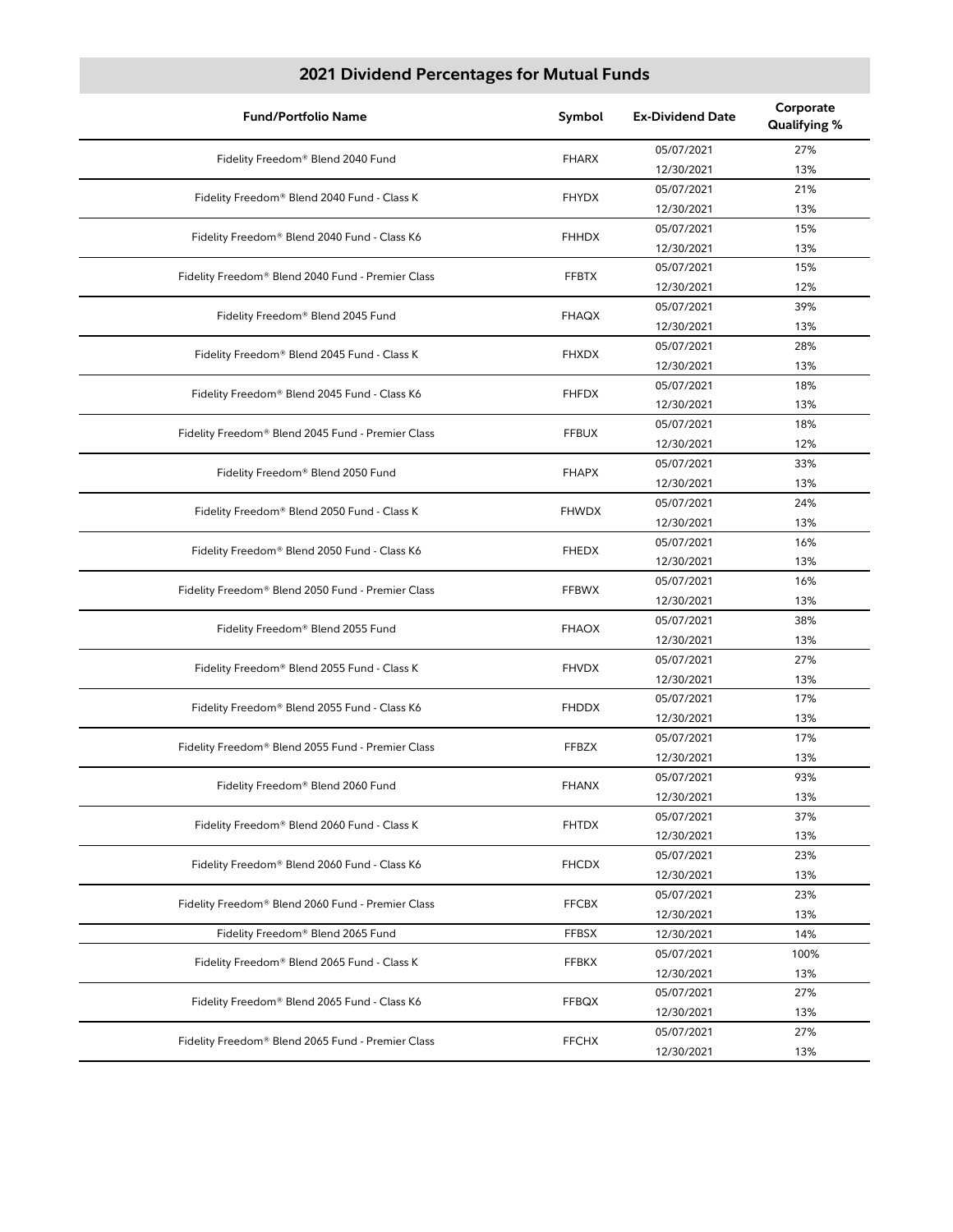| <b>Fund/Portfolio Name</b>                          | Symbol       | <b>Ex-Dividend Date</b> | Corporate<br>Qualifying % |
|-----------------------------------------------------|--------------|-------------------------|---------------------------|
|                                                     |              | 02/05/2021              | 6%                        |
|                                                     |              | 03/05/2021              | 4%                        |
|                                                     |              | 05/07/2021              | 1%                        |
|                                                     |              | 06/04/2021              | 9%                        |
| Fidelity Freedom® Blend Income Fund                 | <b>FHBZX</b> | 07/02/2021              | 5%                        |
|                                                     |              | 08/06/2021              | 5%                        |
|                                                     |              | 09/03/2021              | 4%                        |
|                                                     |              | 10/01/2021              | 3%                        |
|                                                     |              | 11/05/2021              | 6%                        |
|                                                     |              | 12/30/2021              | 3%                        |
|                                                     |              | 02/05/2021              | 4%                        |
|                                                     |              | 03/05/2021              | 4%                        |
|                                                     |              | 05/07/2021              | 1%                        |
|                                                     |              | 06/04/2021              | 4%                        |
|                                                     |              | 07/02/2021              | 4%                        |
| Fidelity Freedom® Blend Income Fund - Class K       | <b>FHHEX</b> | 08/06/2021              | 3%                        |
|                                                     |              | 09/03/2021              | 3%                        |
|                                                     |              | 10/01/2021              | 3%                        |
|                                                     |              | 11/05/2021              | 4%                        |
|                                                     |              | 12/30/2021              | 3%                        |
|                                                     | <b>FHRDX</b> | 02/05/2021              | 3%                        |
|                                                     |              | 03/05/2021              | 3%                        |
|                                                     |              | 05/07/2021              | 1%                        |
|                                                     |              | 06/04/2021              | 3%                        |
|                                                     |              | 07/02/2021              | 3%                        |
| Fidelity Freedom® Blend Income Fund - Class K6      |              | 08/06/2021              | 5%                        |
|                                                     |              | 09/03/2021              | 3%                        |
|                                                     |              | 10/01/2021              | 3%                        |
|                                                     |              | 11/05/2021              | 3%                        |
|                                                     |              | 12/30/2021              | 3%                        |
|                                                     |              | 05/07/2021              | 1%                        |
|                                                     |              | 06/04/2021              | 3%                        |
|                                                     |              | 07/02/2021              | 3%                        |
|                                                     |              | 08/06/2021              | 2%                        |
| Fidelity Freedom® Blend Income Fund - Premier Class | <b>FFBCX</b> | 09/03/2021              | 2%                        |
|                                                     |              | 10/01/2021              | $3%$                      |
|                                                     |              | 11/05/2021              | 3%                        |
|                                                     |              | 12/30/2021              | 3%                        |
|                                                     |              | 02/05/2021              | 3%                        |
|                                                     |              | 03/05/2021              | 3%                        |
|                                                     |              | 05/07/2021              | 2%                        |
|                                                     |              | 06/04/2021              | 3%                        |
|                                                     |              | 07/02/2021              | 3%                        |
| Fidelity Freedom® Income Fund                       | <b>FFFAX</b> | 08/06/2021              | 3%                        |
|                                                     |              | 09/03/2021              | 3%                        |
|                                                     |              | 10/01/2021              | 3%                        |
|                                                     |              | 11/05/2021              | 3%                        |
|                                                     |              | 12/30/2021              | 3%                        |
|                                                     |              |                         |                           |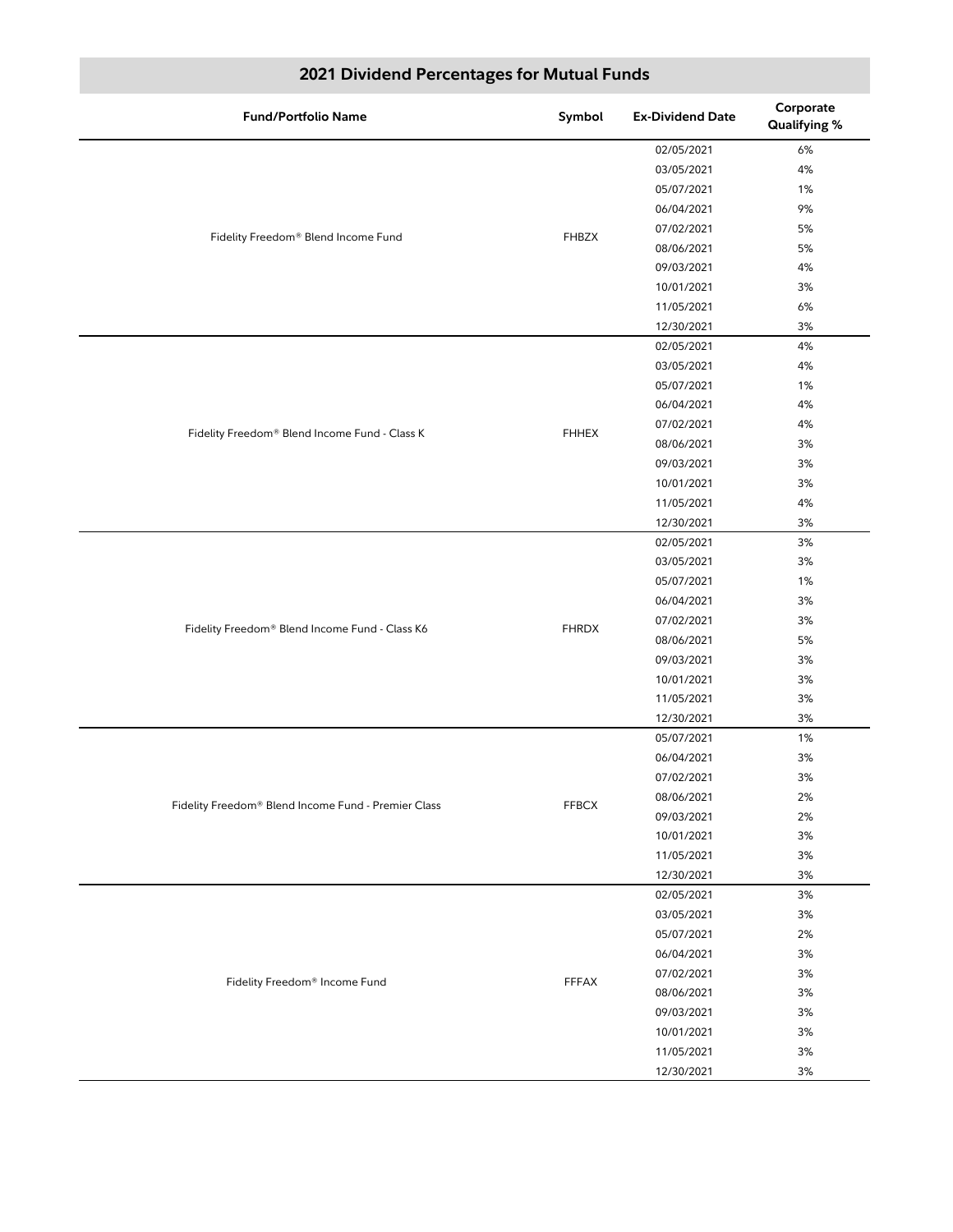| <b>Fund/Portfolio Name</b>                                      | Symbol                       | <b>Ex-Dividend Date</b> | Corporate<br>Qualifying % |
|-----------------------------------------------------------------|------------------------------|-------------------------|---------------------------|
|                                                                 |                              | 02/05/2021              | 3%                        |
|                                                                 |                              | 03/05/2021              | 2%                        |
|                                                                 |                              | 05/07/2021              | 1%                        |
|                                                                 |                              | 06/04/2021              | 3%                        |
|                                                                 |                              | 07/02/2021              | 3%                        |
| Fidelity Freedom® Income Fund - Class K                         | <b>FNSHX</b>                 | 08/06/2021              | 2%                        |
|                                                                 |                              | 09/03/2021              | 3%                        |
|                                                                 |                              | 10/01/2021              | 3%                        |
|                                                                 |                              | 11/05/2021              | 3%                        |
|                                                                 |                              | 12/30/2021              | 3%                        |
|                                                                 |                              | 02/05/2021              | 2%                        |
|                                                                 |                              | 03/05/2021              | 2%                        |
|                                                                 |                              | 05/07/2021              | 1%                        |
|                                                                 |                              | 06/04/2021              | 2%                        |
|                                                                 |                              | 07/02/2021              | 2%                        |
| Fidelity Freedom® Income Fund - Class K6                        | <b>FYTKX</b>                 | 08/06/2021              | 2%                        |
|                                                                 |                              | 09/03/2021              | 2%                        |
|                                                                 |                              | 10/01/2021              | 3%                        |
|                                                                 |                              | 11/05/2021              | 2%                        |
|                                                                 |                              | 12/30/2021              | 3%                        |
| Fidelity Freedom® Index 2005 Fund - Institutional Premium Class | <b>FFGFX</b>                 | 12/30/2021              | 10%                       |
| Fidelity Freedom® Index 2005 Fund - Investor Class              | <b>FJIFX</b>                 | 12/30/2021              | 11%                       |
| Fidelity Freedom® Index 2005 Fund - Premier Class               | <b>FBLPX</b>                 | 12/30/2021              | 10%                       |
| Fidelity Freedom® Index 2010 Fund - Institutional Premium Class | <b>FFWTX</b>                 | 12/30/2021              | 14%                       |
| Fidelity Freedom® Index 2010 Fund - Investor Class              | <b>FKIFX</b>                 | 12/30/2021              | 15%                       |
| Fidelity Freedom® Index 2010 Fund - Premier Class               | <b>FCYPX</b>                 | 12/30/2021              | 14%                       |
| Fidelity Freedom® Index 2015 Fund - Institutional Premium Class | <b>FIWFX</b>                 | 12/30/2021              | 17%                       |
|                                                                 |                              |                         |                           |
| Fidelity Freedom® Index 2015 Fund - Investor Class              | <b>FLIFX</b><br><b>FFYPX</b> | 12/30/2021              | 18%                       |
| Fidelity Freedom® Index 2015 Fund - Premier Class               |                              | 12/30/2021              | 17%                       |
| Fidelity Freedom® Index 2020 Fund - Institutional Premium Class | <b>FIWTX</b>                 | 12/30/2021              | 19%                       |
| Fidelity Freedom® Index 2020 Fund - Investor Class              | <b>FPIFX</b>                 | 12/30/2021              | 20%                       |
| Fidelity Freedom® Index 2020 Fund - Premier Class               | <b>FKIPX</b>                 | 12/30/2021              | 19%                       |
| Fidelity Freedom® Index 2025 Fund - Institutional Premium Class | <b>FFEDX</b>                 | 12/30/2021              | 21%                       |
| Fidelity Freedom® Index 2025 Fund - Investor Class              | <b>FQIFX</b>                 | 05/14/2021              | 1%                        |
|                                                                 |                              | 12/30/2021              | 22%                       |
| Fidelity Freedom® Index 2025 Fund - Premier Class               | <b>FLIPX</b>                 | 12/30/2021              | 21%                       |
| Fidelity Freedom® Index 2030 Fund - Institutional Premium Class | FFEGX                        | 12/30/2021              | 23%                       |
| Fidelity Freedom® Index 2030 Fund - Investor Class              | <b>FXIFX</b>                 | 12/30/2021              | 24%                       |
| Fidelity Freedom® Index 2030 Fund - Premier Class               | FMKPX                        | 12/30/2021              | 23%                       |
| Fidelity Freedom® Index 2035 Fund - Institutional Premium Class | <b>FFEZX</b>                 | 05/14/2021              | 1%                        |
|                                                                 |                              | 12/30/2021              | 29%                       |
| Fidelity Freedom® Index 2035 Fund - Investor Class              | <b>FIHFX</b>                 | 05/14/2021              | 1%                        |
|                                                                 |                              | 12/30/2021              | 30%                       |
| Fidelity Freedom® Index 2035 Fund - Premier Class               | <b>FNIPX</b>                 | 05/14/2021              | 1%                        |
|                                                                 |                              | 12/30/2021              | 29%                       |
| Fidelity Freedom® Index 2040 Fund - Institutional Premium Class | <b>FFIZX</b>                 | 12/30/2021              | 32%                       |
| Fidelity Freedom® Index 2040 Fund - Investor Class              | <b>FBIFX</b>                 | 12/30/2021              | 33%                       |
| Fidelity Freedom® Index 2040 Fund - Premier Class               | <b>FPIPX</b>                 | 12/30/2021              | 32%                       |
| Fidelity Freedom® Index 2045 Fund - Institutional Premium Class | <b>FFOLX</b>                 | 12/30/2021              | 32%                       |
| Fidelity Freedom® Index 2045 Fund - Investor Class              | <b>FIOFX</b>                 | 12/30/2021              | 33%                       |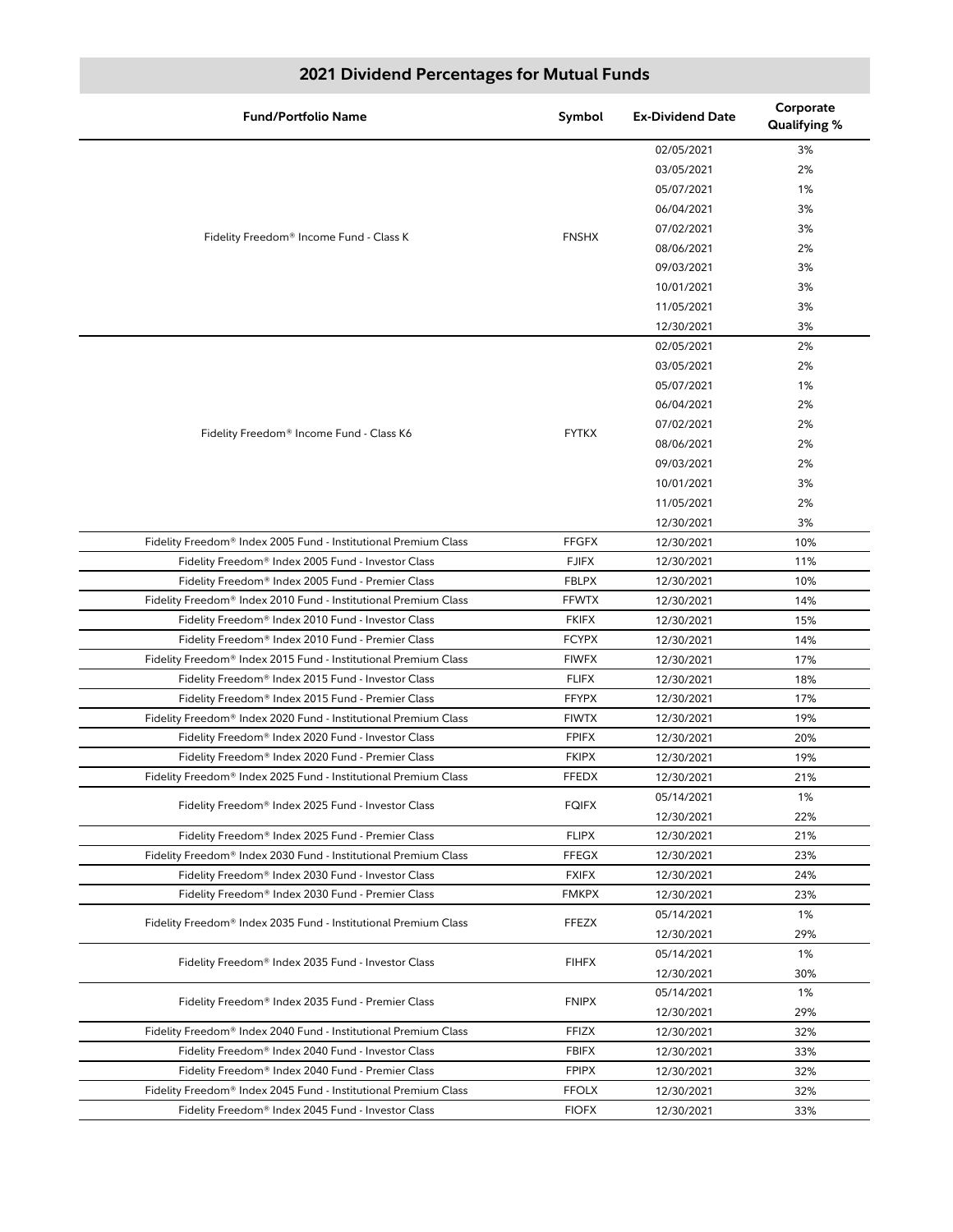| <b>Fund/Portfolio Name</b>                                                                              | Symbol                       | <b>Ex-Dividend Date</b> | Corporate<br>Qualifying % |
|---------------------------------------------------------------------------------------------------------|------------------------------|-------------------------|---------------------------|
| Fidelity Freedom® Index 2045 Fund - Premier Class                                                       | <b>FQIPX</b>                 | 12/30/2021              | 32%                       |
|                                                                                                         |                              | 05/14/2021              | 2%                        |
| Fidelity Freedom® Index 2050 Fund - Institutional Premium Class                                         | <b>FFOPX</b>                 | 12/30/2021              | 32%                       |
| Fidelity Freedom® Index 2050 Fund - Investor Class                                                      | <b>FIPFX</b>                 | 05/14/2021              | 10%                       |
|                                                                                                         |                              | 12/30/2021              | 34%                       |
| Fidelity Freedom® Index 2050 Fund - Premier Class                                                       | <b>FRLPX</b>                 | 05/14/2021              | 1%                        |
|                                                                                                         |                              | 12/30/2021              | 32%                       |
| Fidelity Freedom® Index 2055 Fund - Institutional Premium Class                                         | <b>FFLDX</b>                 | 05/14/2021              | 4%                        |
|                                                                                                         |                              | 12/30/2021              | 32%                       |
| Fidelity Freedom® Index 2055 Fund - Investor Class                                                      | <b>FDEWX</b>                 | 12/30/2021              | 33%                       |
| Fidelity Freedom® Index 2055 Fund - Premier Class                                                       | <b>FTYPX</b>                 | 05/14/2021              | 4%                        |
|                                                                                                         |                              | 12/30/2021              | 32%                       |
| Fidelity Freedom® Index 2060 Fund - Institutional Premium Class                                         | <b>FFLEX</b>                 | 05/14/2021              | 7%                        |
|                                                                                                         |                              | 12/30/2021              | 32%                       |
| Fidelity Freedom® Index 2060 Fund - Investor Class                                                      | <b>FDKLX</b>                 | 12/30/2021              | 33%                       |
| Fidelity Freedom® Index 2060 Fund - Premier Class                                                       | <b>FUIPX</b>                 | 05/14/2021              | 7%                        |
|                                                                                                         |                              | 12/30/2021              | 32%                       |
| Fidelity Freedom® Index 2065 Fund - Institutional Premium Class                                         | <b>FFIKX</b>                 | 05/14/2021              | 9%                        |
|                                                                                                         |                              | 12/30/2021              | 31%                       |
| Fidelity Freedom® Index 2065 Fund - Investor Class                                                      | <b>FFIJX</b>                 | 12/30/2021              | 33%                       |
| Fidelity Freedom® Index 2065 Fund - Premier Class                                                       | <b>FVIPX</b>                 | 05/14/2021              | 9%                        |
|                                                                                                         |                              | 12/30/2021              | 31%                       |
|                                                                                                         |                              | 05/07/2021              | 3%                        |
|                                                                                                         |                              | 06/04/2021              | 9%                        |
|                                                                                                         |                              | 07/02/2021              | 8%                        |
| Fidelity Freedom® Index Income Fund - Institutional Premium Class                                       | FFGZX                        | 08/06/2021              | 9%                        |
|                                                                                                         |                              | 09/03/2021              | 9%                        |
|                                                                                                         |                              | 10/01/2021              | 8%                        |
|                                                                                                         |                              | 11/05/2021              | 8%                        |
|                                                                                                         |                              | 12/30/2021              | 9%                        |
|                                                                                                         |                              | 05/07/2021              | 3%                        |
|                                                                                                         |                              | 06/04/2021              | 9%                        |
|                                                                                                         |                              | 07/02/2021              | 10%                       |
| Fidelity Freedom® Index Income Fund - Investor Class                                                    | <b>FIKFX</b>                 | 08/06/2021              | 9%                        |
|                                                                                                         |                              | 09/03/2021              | 9%                        |
|                                                                                                         |                              | 10/01/2021              | 10%                       |
|                                                                                                         |                              | 11/05/2021              | 10%                       |
|                                                                                                         |                              | 12/30/2021              | 9%                        |
|                                                                                                         |                              | 05/07/2021              | 3%                        |
|                                                                                                         |                              | 06/04/2021              | 7%                        |
|                                                                                                         |                              | 07/02/2021              | 8%                        |
| Fidelity Freedom® Index Income Fund - Premier Class                                                     | <b>FAPIX</b>                 | 08/06/2021              | 9%                        |
|                                                                                                         |                              | 09/03/2021              | 8%                        |
|                                                                                                         |                              | 10/01/2021              | 8%                        |
|                                                                                                         |                              | 11/05/2021              | 8%                        |
|                                                                                                         |                              | 12/30/2021              | 9%                        |
| Fidelity ZERO <sup>SM</sup> Extended Market Index Fund                                                  | <b>FZIPX</b>                 | 12/03/2021              | 30%                       |
| Fidelity ZERO <sup>SM</sup> Large Cap Index Fund<br>Fidelity ZERO <sup>SM</sup> Total Market Index Fund | <b>FNILX</b><br><b>FZROX</b> | 12/03/2021              | 97%                       |
|                                                                                                         |                              | 12/03/2021              | 71%                       |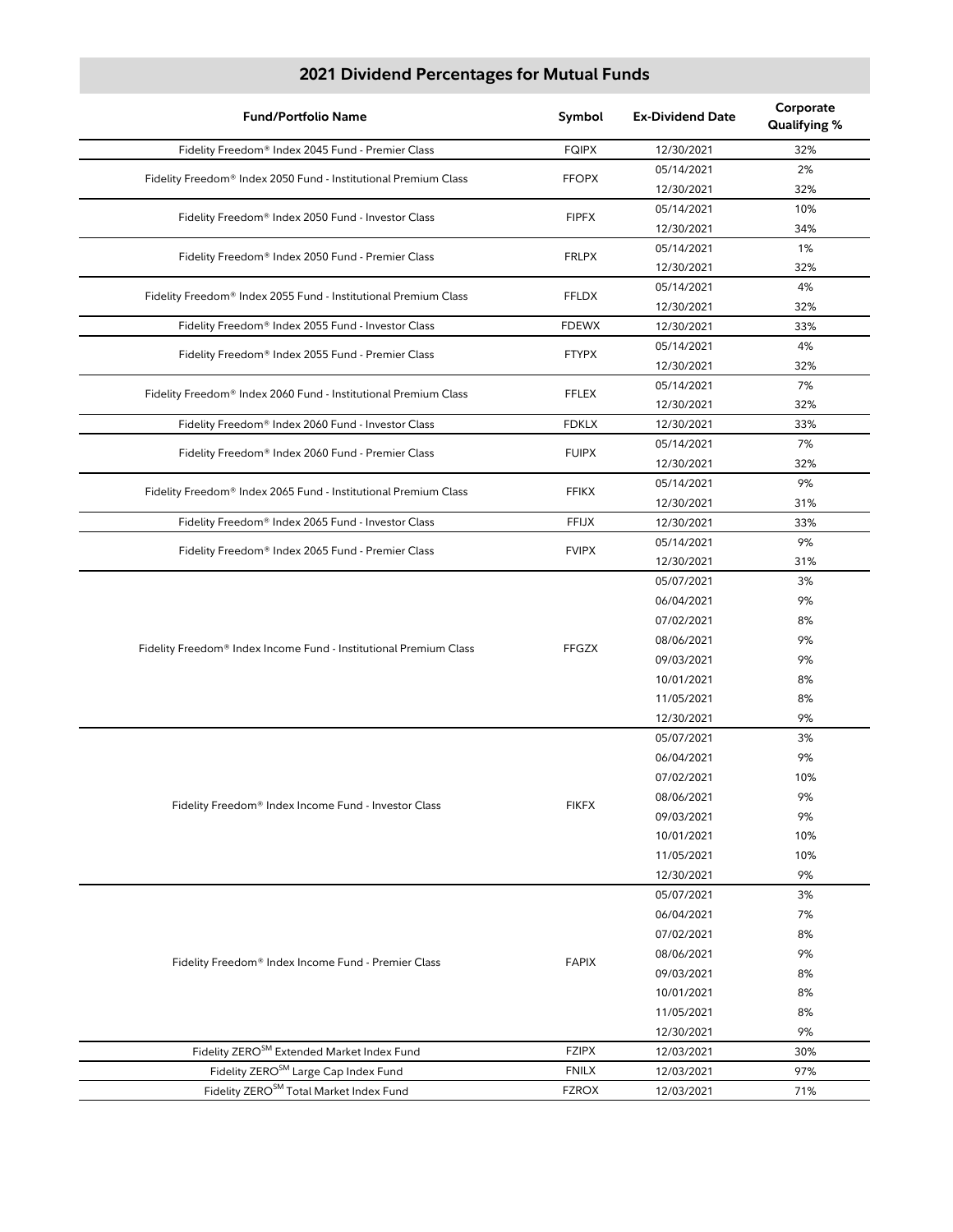| <b>Fund/Portfolio Name</b>                                 | Symbol       | <b>Ex-Dividend Date</b>  | Corporate<br>Qualifying % |
|------------------------------------------------------------|--------------|--------------------------|---------------------------|
|                                                            |              | 04/09/2021               | 97%                       |
|                                                            | <b>FXAIX</b> | 07/02/2021               | 91%                       |
| Fidelity® 500 Index Fund                                   |              | 10/01/2021               | 91%                       |
|                                                            |              | 12/10/2021               | 91%                       |
|                                                            | <b>FARMX</b> | 07/09/2021               | 69%                       |
| Fidelity® Agricultural Productivity Fund                   |              | 12/10/2021               | 100%                      |
|                                                            |              | 04/05/2021               | 100%                      |
|                                                            |              | 07/02/2021               | 100%                      |
| Fidelity® Balanced Fund                                    | <b>FBALX</b> | 10/08/2021               | 3%                        |
|                                                            |              | 12/17/2021               | 44%                       |
|                                                            |              | 04/05/2021               | 100%                      |
|                                                            |              | 07/02/2021               | 100%                      |
| Fidelity® Balanced Fund - Class K                          | <b>FBAKX</b> | 10/08/2021               | 3%                        |
|                                                            |              | 12/17/2021               | 42%                       |
|                                                            |              | 04/05/2021               | 100%                      |
|                                                            |              | 07/02/2021               | 100%                      |
| Fidelity® Balanced K6 Fund                                 | <b>FBKFX</b> | 10/08/2021               | 2%                        |
|                                                            |              | 12/17/2021               | 49%                       |
| Fidelity® Blue Chip Growth Fund                            | <b>FBGRX</b> | 09/10/2021               | 18%                       |
| Fidelity® Blue Chip Growth Fund - Class K                  | <b>FBGKX</b> | 09/10/2021               | 17%                       |
| Fidelity® Blue Chip Growth K6 Fund                         | <b>FBCGX</b> | 09/10/2021               | 9%                        |
|                                                            |              | 09/03/2021               | 100%                      |
| Fidelity® Blue Chip Value Fund                             | <b>FBCVX</b> | 12/10/2021               | 100%                      |
| Fidelity® Capital Appreciation Fund                        | <b>FDCAX</b> | 12/03/2021               | 31%                       |
| Fidelity® Capital Appreciation Fund - Class K              | <b>FCAKX</b> | 12/03/2021               | 31%                       |
|                                                            |              | 02/12/2021               | 100%                      |
| Fidelity® Contrafund® K6                                   | <b>FLCNX</b> | 12/10/2021               | 100%                      |
|                                                            |              | 04/05/2021               | 100%                      |
|                                                            |              | 07/02/2021               | 100%                      |
| Fidelity® Convertible Securities Fund                      | <b>FCVSX</b> | 10/01/2021               | 100%                      |
|                                                            |              | 12/28/2021               | 2%                        |
|                                                            |              | 07/09/2021               | 7%                        |
| Fidelity® Disruptive Automation Fund                       | <b>FBOTX</b> | 12/10/2021               | 100%                      |
|                                                            |              |                          | 5%                        |
| Fidelity® Disruptive Automation Fund - Class F             | <b>FBTNX</b> | 07/09/2021<br>12/10/2021 | 13%                       |
|                                                            |              | 07/09/2021               | 5%                        |
| Fidelity® Disruptive Automation Fund - Loyalty Class 1     | <b>FBTLX</b> | 12/10/2021               | 21%                       |
|                                                            |              | 07/09/2021               | 6%                        |
| Fidelity® Disruptive Automation Fund - Loyalty Class 2     | <b>FBTMX</b> | 12/10/2021               | 22%                       |
| Fidelity® Disruptive Communications Fund                   | <b>FNETX</b> | 07/09/2021               | 1%                        |
| Fidelity® Disruptive Communications Fund - Class F         | <b>FONNX</b> | 07/09/2021               | 1%                        |
| Fidelity® Disruptive Communications Fund - Loyalty 1       | <b>FONLX</b> | 07/09/2021               | 1%                        |
| Fidelity® Disruptive Communications Fund - Loyalty Class 2 | <b>FONMX</b> | 07/09/2021               | 1%                        |
|                                                            |              | 07/09/2021               | 100%                      |
| Fidelity® Disruptive Finance Fund                          | <b>FNTEX</b> | 12/10/2021               | 47%                       |
|                                                            |              |                          |                           |
| Fidelity® Disruptive Finance Fund - Class F                | <b>FNTNX</b> | 07/09/2021               | 69%                       |
|                                                            |              | 12/10/2021               | 26%                       |
| Fidelity® Disruptive Finance Fund - Loyalty Class 1        | <b>FNTLX</b> | 07/09/2021               | 72%                       |
|                                                            |              | 12/10/2021               | 31%                       |
| Fidelity® Disruptive Finance Fund - Loyalty Class 2        | <b>FNTMX</b> | 07/09/2021               | 100%                      |
|                                                            |              | 12/10/2021               | 32%                       |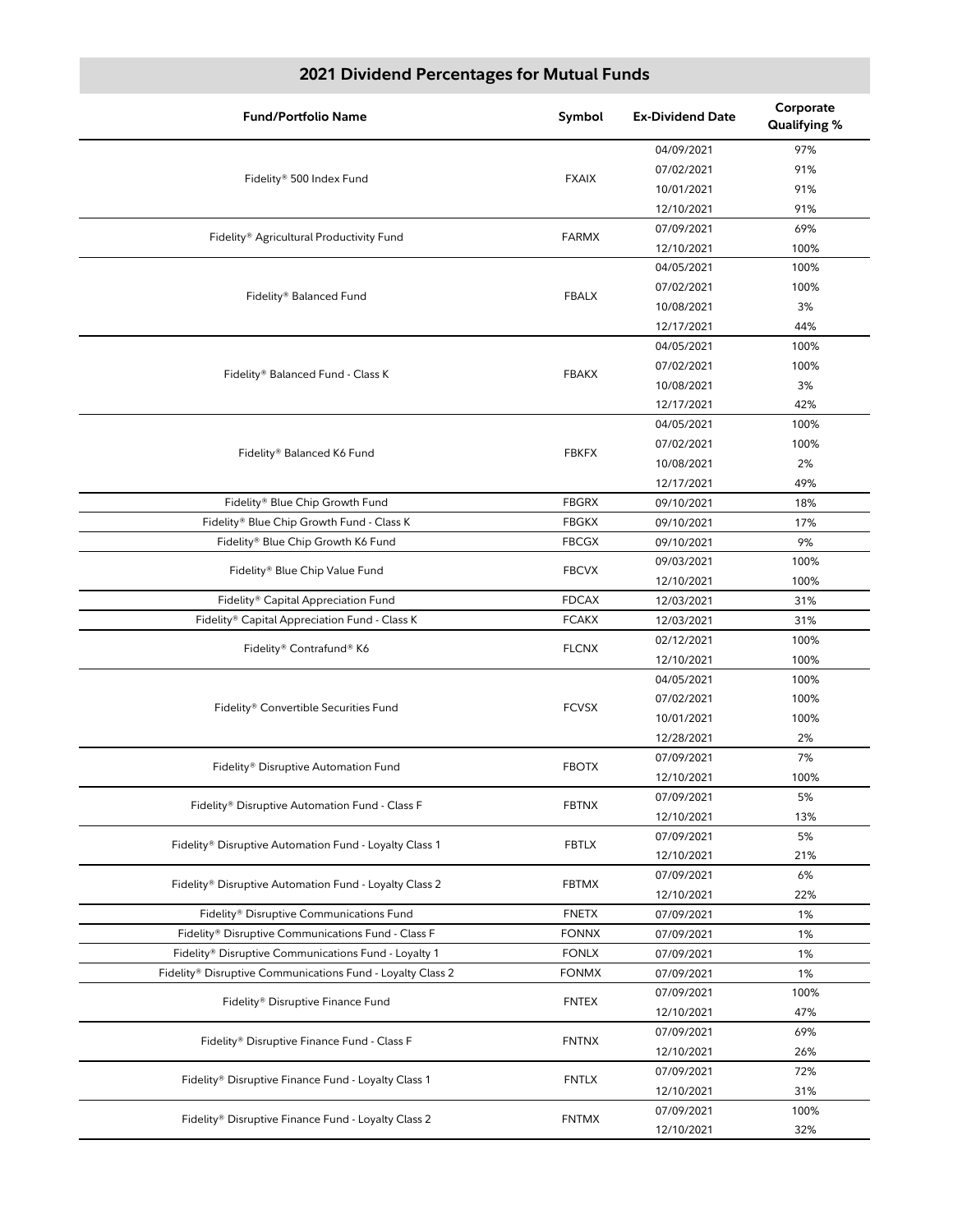| <b>Fund/Portfolio Name</b>                             | Symbol       | <b>Ex-Dividend Date</b> | Corporate<br>Qualifying % |
|--------------------------------------------------------|--------------|-------------------------|---------------------------|
| Fidelity® Disruptive Medicine Fund                     | <b>FMEDX</b> | 07/09/2021              | 5%                        |
| Fidelity® Disruptive Medicine Fund - Class F           | <b>FRXNX</b> | 07/09/2021              | 4%                        |
| Fidelity® Disruptive Medicine Fund - Loyalty Class 1   | <b>FRXLX</b> | 07/09/2021              | 4%                        |
| Fidelity® Disruptive Medicine Fund - Loyalty Class 2   | <b>FRXMX</b> | 07/09/2021              | 4%                        |
| Fidelity® Disruptive Technology Fund                   | <b>FTEKX</b> | 07/09/2021              | 5%                        |
| Fidelity® Disruptive Technology Fund - Class F         | <b>FTKNX</b> | 07/09/2021              | 3%                        |
| Fidelity® Disruptive Technology Fund - Loyalty Class 1 | <b>FTKLX</b> | 07/09/2021              | 3%                        |
| Fidelity® Disruptive Technology Fund - Loyalty Class 2 | <b>FTKMX</b> | 07/09/2021              | 4%                        |
| Fidelity® Disruptors Fund                              | <b>FGDFX</b> | 12/30/2021              | 18%                       |
| Fidelity® Disruptors Fund - Loyalty Class 1            | <b>FGLLX</b> | 12/30/2021              | 14%                       |
| Fidelity® Disruptors Fund - Loyalty Class 2            | <b>FGLMX</b> | 12/30/2021              | 14%                       |
| Fidelity® Diversified International Fund               | <b>FDIVX</b> | 12/03/2021              | 1%                        |
| Fidelity® Diversified International Fund - Class K     | <b>FDIKX</b> | 12/03/2021              | 1%                        |
| Fidelity® Diversified International K6 Fund            | <b>FKIDX</b> | 12/03/2021              | 1%                        |
|                                                        |              | 09/10/2021              | 17%                       |
| Fidelity® Dividend Growth Fund                         | <b>FDGFX</b> | 12/17/2021              | 99%                       |
|                                                        |              | 09/10/2021              | 17%                       |
| Fidelity® Dividend Growth Fund - Class K               | <b>FDGKX</b> | 12/17/2021              | 93%                       |
| Fidelity® Emerging Asia Fund                           | <b>FSEAX</b> | 12/03/2021              | 1%                        |
|                                                        |              | 03/05/2021              | 1%                        |
| Fidelity® Emerging Markets Equity Central Fund         | QFIXQ        | 06/04/2021              | 1%                        |
|                                                        |              | 09/03/2021              | 1%                        |
| Fidelity® Emerging Markets Fund                        | <b>FEMKX</b> | 12/03/2021              | 6%                        |
| Fidelity® Emerging Markets Fund - Class K              | <b>FKEMX</b> | 12/03/2021              | 6%                        |
|                                                        |              | 12/10/2021              | 36%                       |
| Fidelity® Enduring Opportunities Fund                  | <b>FEOPX</b> | 12/28/2021              | 41%                       |
|                                                        |              | 04/09/2021              | 97%                       |
| Fidelity® Environment and Alternative Energy Fund      | <b>FSLEX</b> | 12/17/2021              | 56%                       |
|                                                        |              | 04/05/2021              | 100%                      |
|                                                        | <b>FEQTX</b> | 07/02/2021              | 100%                      |
| Fidelity® Equity Dividend Income Fund                  |              | 10/01/2021              | 100%                      |
|                                                        |              | 12/28/2021              | 25%                       |
|                                                        |              | 04/05/2021              | 100%                      |
|                                                        |              | 07/02/2021              | 100%                      |
| Fidelity® Equity Dividend Income Fund - Class K        | <b>FETKX</b> | 10/01/2021              | 100%                      |
|                                                        |              | 12/28/2021              | 25%                       |
|                                                        |              | 04/05/2021              | 64%                       |
|                                                        |              | 07/02/2021              | 52%                       |
| Fidelity® Equity-Income Fund                           | <b>FEQIX</b> | 10/01/2021              | 52%                       |
|                                                        |              | 12/10/2021              | 52%                       |
|                                                        |              | 04/05/2021              | 61%                       |
|                                                        |              | 07/02/2021              | 49%                       |
| Fidelity® Equity-Income Fund - Class K                 | <b>FEIKX</b> | 10/01/2021              | 49%                       |
|                                                        |              | 12/10/2021              | 51%                       |
|                                                        |              | 04/05/2021              | 82%                       |
|                                                        | <b>FEKFX</b> | 07/02/2021              | 80%                       |
| Fidelity® Equity-Income K6 Fund                        |              | 10/01/2021              | 80%                       |
|                                                        |              | 12/10/2021              | 80%                       |
| Fidelity® Export and Multinational Fund                | <b>FEXPX</b> | 04/13/2021              | 100%                      |
| Fidelity® Export and Multinational Fund - Class K      | <b>FEXKX</b> | 04/13/2021              | 100%                      |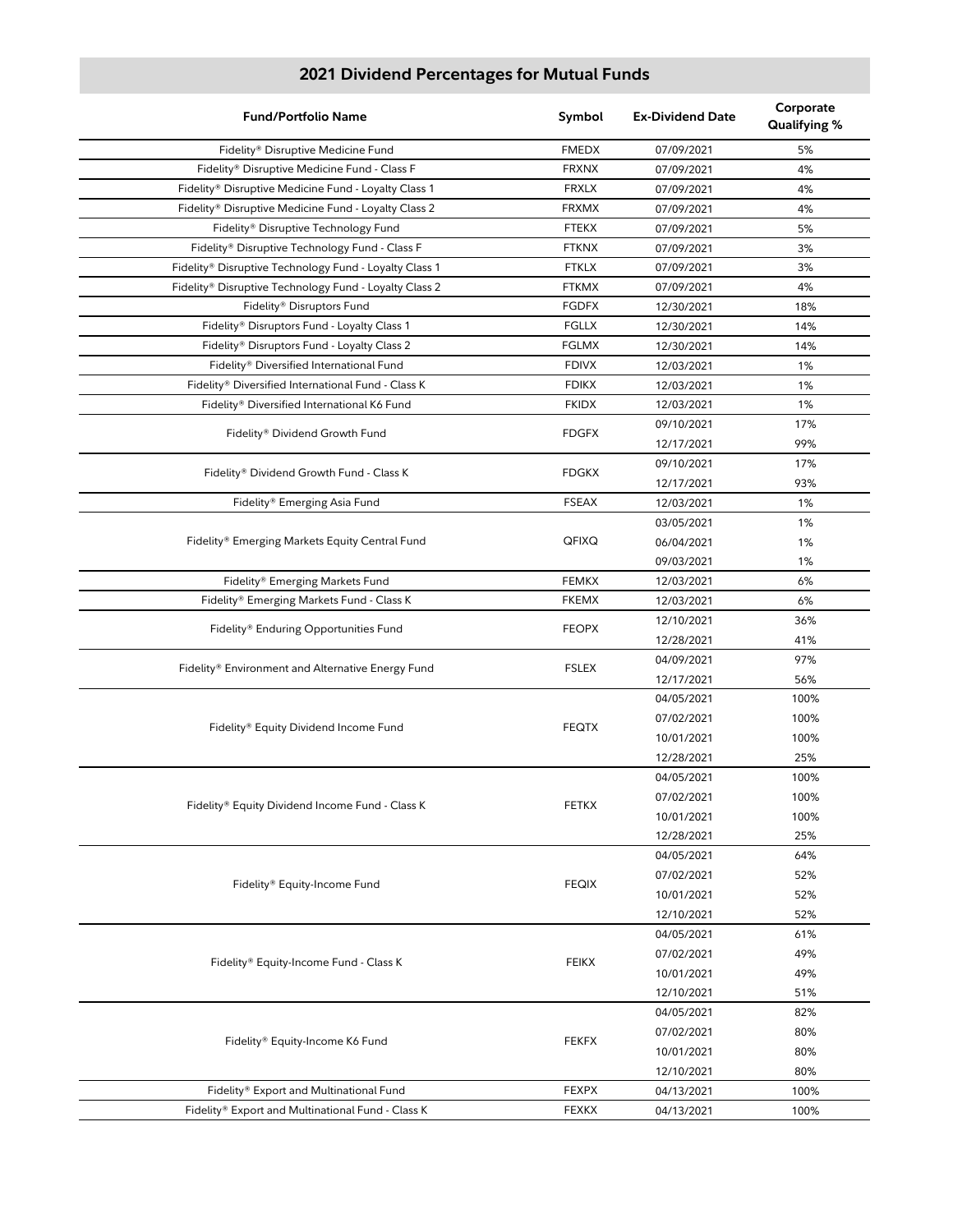| <b>Fund/Portfolio Name</b>                    | Symbol       | <b>Ex-Dividend Date</b> | Corporate<br>Qualifying % |
|-----------------------------------------------|--------------|-------------------------|---------------------------|
| Fidelity® Extended Market Index Fund          | <b>FSMAX</b> | 04/09/2021              | 81%                       |
|                                               |              | 12/10/2021              | 62%                       |
| Fidelity® Focused Stock Fund                  | <b>FTQGX</b> | 12/03/2021              | 16%                       |
| Fidelity® Founders Fund                       | <b>FIFNX</b> | 06/04/2021              | 13%                       |
|                                               |              | 12/17/2021              | 100%                      |
| Fidelity® Fund                                | <b>FFIDX</b> | 08/06/2021              | 100%                      |
|                                               |              | 12/10/2021              | 100%                      |
| Fidelity® Fund - Class K                      | <b>FFDKX</b> | 08/06/2021              | 100%                      |
|                                               |              | 12/10/2021              | 100%                      |
| Fidelity® Global Commodity Stock Fund         | <b>FFGCX</b> | 12/03/2021              | 32%                       |
|                                               |              | 04/05/2021              | 100%                      |
| Fidelity® Global Equity Income Fund           | <b>FGILX</b> | 07/02/2021              | 100%                      |
|                                               |              | 10/01/2021              | 100%                      |
|                                               |              | 12/10/2021              | 94%                       |
|                                               |              | 04/05/2021              | 100%                      |
|                                               |              | 07/02/2021              | 100%                      |
| Fidelity® Growth & Income Portfolio           | <b>FGRIX</b> | 09/03/2021              | 30%                       |
|                                               |              | 10/01/2021              | 59%                       |
|                                               |              | 12/17/2021              | 62%                       |
|                                               |              | 04/05/2021              | 100%                      |
|                                               |              | 07/02/2021              | 100%                      |
| Fidelity® Growth & Income Portfolio - Class K | <b>FGIKX</b> | 09/03/2021              | 30%                       |
|                                               |              | 10/01/2021              | 58%                       |
|                                               |              | 12/17/2021              | 58%                       |
| Fidelity® Growth Company K6 Fund              | <b>FGKFX</b> | 12/28/2021              | 41%                       |
| Fidelity® Growth Discovery Fund               | <b>FDSVX</b> | 08/06/2021              | 11%                       |
|                                               |              | 12/17/2021              | 100%                      |
| Fidelity® Growth Discovery Fund - Class K     | <b>FGDKX</b> | 08/06/2021              | 11%                       |
|                                               |              | 12/17/2021              | 100%                      |
| Fidelity® Growth Strategies K6 Fund           | <b>FSKGX</b> | 12/28/2021              | 20%                       |
|                                               |              | 02/05/2021              | 16%                       |
|                                               |              | 03/05/2021              | 16%                       |
|                                               |              | 04/05/2021              | 15%                       |
|                                               |              | 05/07/2021              | 15%                       |
| Fidelity® Health Savings Fund                 | <b>FHLSX</b> | 06/04/2021              | 14%                       |
|                                               |              | 07/02/2021              | 14%                       |
|                                               |              | 08/06/2021              | 15%                       |
|                                               |              | 09/03/2021              | 16%                       |
|                                               |              | 12/30/2021              | 6%                        |
|                                               |              | 02/05/2021              | 12%                       |
|                                               |              | 03/05/2021              | 12%                       |
|                                               |              | 04/05/2021              | 13%                       |
|                                               |              | 05/07/2021              | 13%                       |
| Fidelity® Health Savings Fund - Class K       | <b>FHLKX</b> | 06/04/2021              | 14%                       |
|                                               |              | 07/02/2021              | 14%                       |
|                                               |              | 08/06/2021              | 13%                       |
|                                               |              | 09/03/2021              | 13%                       |
|                                               |              | 12/30/2021              | 6%                        |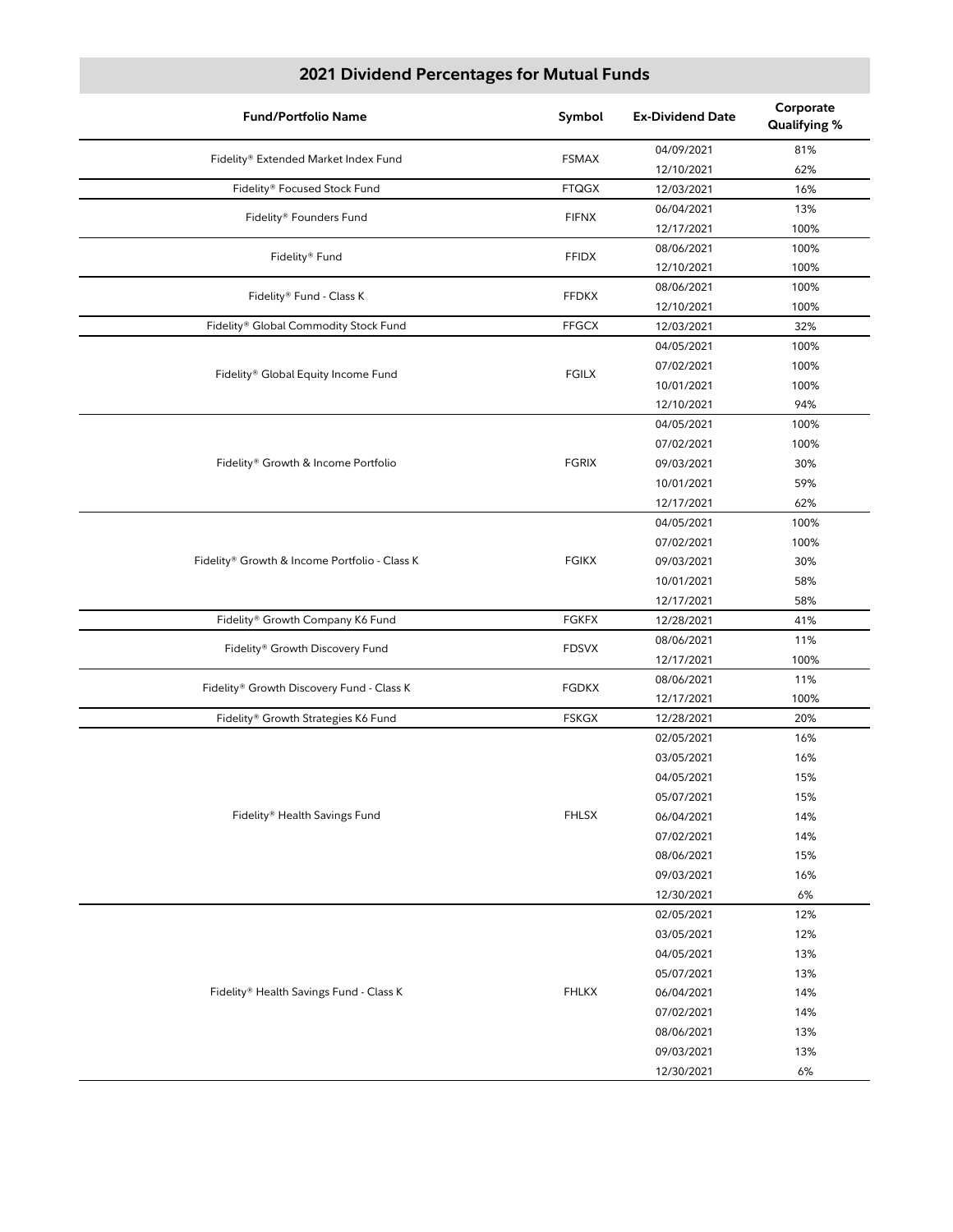| <b>Fund/Portfolio Name</b>                           | Symbol       | <b>Ex-Dividend Date</b> | Corporate<br>Qualifying % |
|------------------------------------------------------|--------------|-------------------------|---------------------------|
|                                                      |              | 02/05/2021              | 2%                        |
|                                                      |              | 03/05/2021              | 2%                        |
|                                                      |              | 04/05/2021              | 2%                        |
|                                                      |              | 05/07/2021              | 2%                        |
| Fidelity® Health Savings Index Fund                  | <b>FHSNX</b> | 06/04/2021              | 2%                        |
|                                                      |              | 07/02/2021              | 2%                        |
|                                                      |              | 08/06/2021              | 2%                        |
|                                                      |              | 09/03/2021              | 2%                        |
|                                                      |              | 12/30/2021              | 10%                       |
| Fidelity® Independence Fund                          | <b>FDFFX</b> | 05/07/2021              | 18%                       |
| Fidelity® Independence Fund - Class K                | <b>FDFKX</b> | 05/07/2021              | 18%                       |
| Fidelity® Infrastructure Fund                        | <b>FNSTX</b> | 12/10/2021              | 48%                       |
| Fidelity® International Capital Appreciation Fund    | <b>FIVFX</b> |                         |                           |
| Fidelity® International Capital Appreciation K6 Fund |              | 12/03/2021              | 1%                        |
|                                                      | <b>FAPCX</b> | 12/03/2021              | 1%                        |
|                                                      |              | 03/05/2021              | 2%                        |
| Fidelity® International Equity Central Fund          | QFEIQ        | 06/04/2021              | 2%                        |
|                                                      |              | 09/03/2021              | 2%                        |
| Fidelity® International Growth Fund                  | <b>FIGFX</b> | 12/03/2021              | 17%                       |
| Fidelity® International Small Cap Opportunities Fund | <b>FSCOX</b> | 12/03/2021              | 8%                        |
| Fidelity® Large Cap Core Enhanced Index Fund         | <b>FLCEX</b> | 12/17/2021              | 19%                       |
| Fidelity® Large Cap Growth Enhanced Index Fund       | <b>FLGEX</b> | 12/17/2021              | 15%                       |
| Fidelity® Large Cap Growth Index Fund                | <b>FSPGX</b> | 06/04/2021              | 98%                       |
|                                                      |              | 12/17/2021              | 64%                       |
| Fidelity® Large Cap Stock Fund                       | <b>FLCSX</b> | 06/04/2021              | 48%                       |
|                                                      |              | 12/17/2021              | 74%                       |
|                                                      |              | 06/04/2021              | 27%                       |
| Fidelity® Large Cap Stock K6 Fund                    | <b>FCLKX</b> | 12/10/2021              | 68%                       |
| Fidelity® Large Cap Value Enhanced Index Fund        | <b>FLVEX</b> | 12/10/2021              | 35%                       |
|                                                      |              | 06/04/2021              | 100%                      |
| Fidelity® Large Cap Value Index Fund                 | <b>FLCOX</b> | 12/17/2021              | 88%                       |
|                                                      |              | 09/10/2021              | 100%                      |
| Fidelity® Leveraged Company Stock Fund               | <b>FLVCX</b> | 12/17/2021              | 100%                      |
|                                                      |              | 09/10/2021              | 100%                      |
| Fidelity® Leveraged Company Stock Fund - Class K     | <b>FLCKX</b> | 12/17/2021              | 100%                      |
|                                                      |              | 09/10/2021              | 34%                       |
| Fidelity® Low-Priced Stock Fund                      | <b>FLPSX</b> | 12/10/2021              | 60%                       |
|                                                      |              |                         |                           |
| Fidelity® Low-Priced Stock Fund - Class K            | <b>FLPKX</b> | 09/10/2021              | 32%                       |
|                                                      |              | 12/10/2021              | 57%                       |
| Fidelity® Low-Priced Stock K6 Fund                   | <b>FLKSX</b> | 09/10/2021              | 61%                       |
|                                                      |              | 12/10/2021              | 36%                       |
| Fidelity® Magellan® Fund                             | <b>FMAGX</b> | 12/10/2021              | 100%                      |
| Fidelity® Magellan® Fund - Class K                   | <b>FMGKX</b> | 12/10/2021              | 100%                      |
| Fidelity® Magellan® K6 Fund                          | <b>FMKFX</b> | 05/14/2021              | 85%                       |
|                                                      |              | 12/10/2021              | 17%                       |
| Fidelity® Mega Cap Stock Fund                        | <b>FGRTX</b> | 08/06/2021              | 31%                       |
|                                                      |              | 12/10/2021              | 48%                       |
| Fidelity® Mid Cap Enhanced Index Fund                | <b>FMEIX</b> | 12/17/2021              | 47%                       |
| Fidelity® Mid Cap Growth Index Fund                  | <b>FMDGX</b> | 08/06/2021              | 6%                        |
|                                                      |              | 12/17/2021              | 55%                       |
| Fidelity® Mid Cap Index Fund                         | <b>FSMDX</b> | 06/04/2021              | 97%                       |
|                                                      |              | 12/17/2021              | 46%                       |
|                                                      |              |                         |                           |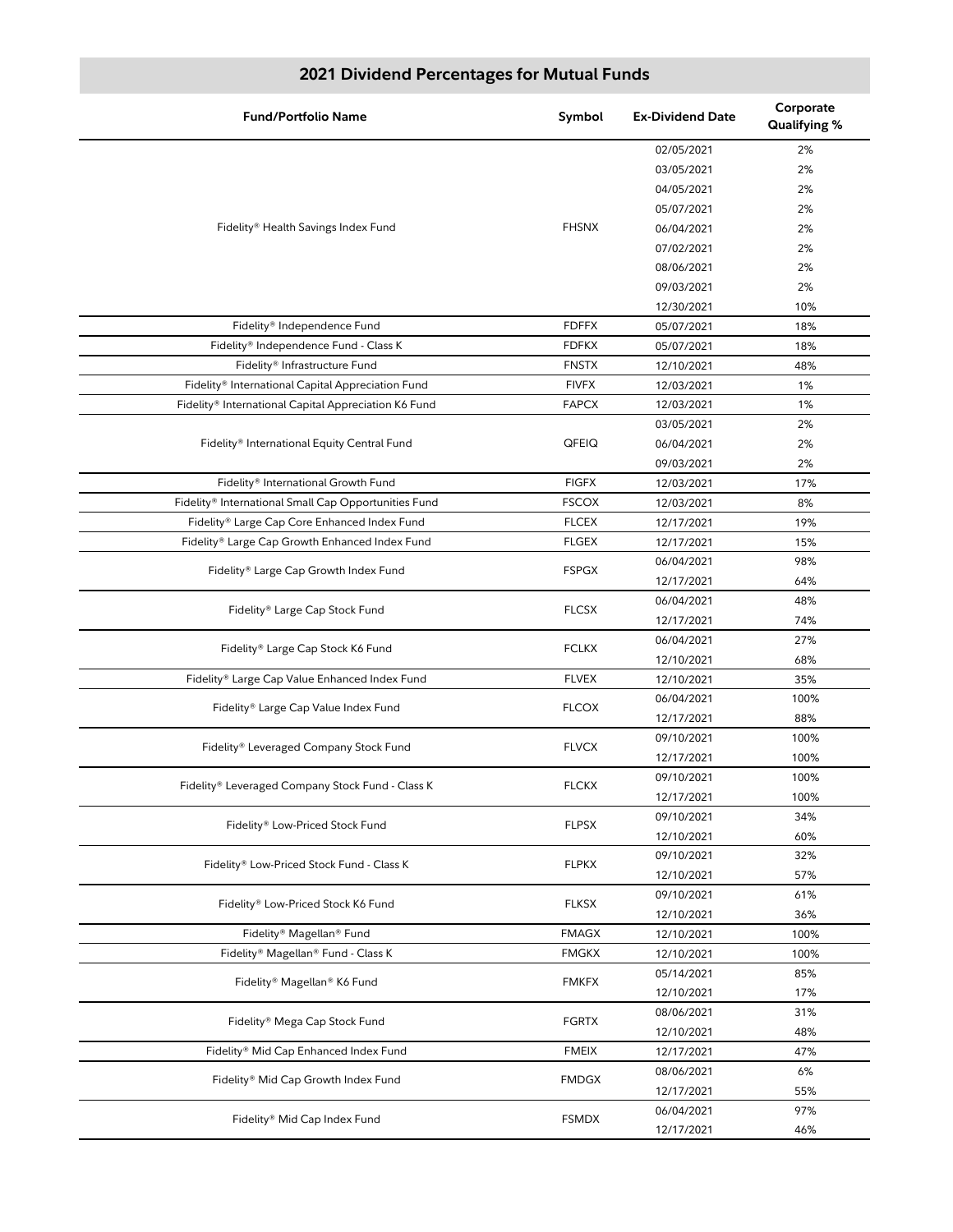| <b>Fund/Portfolio Name</b>             | Symbol       | <b>Ex-Dividend Date</b> | Corporate<br>Qualifying % |
|----------------------------------------|--------------|-------------------------|---------------------------|
| Fidelity® Mid Cap Value Fund           | <b>FSMVX</b> | 12/10/2021              | 100%                      |
| Fidelity® Mid Cap Value Index Fund     | <b>FIMVX</b> | 08/06/2021              | 16%                       |
|                                        |              | 12/17/2021              | 69%                       |
| Fidelity® Mid Cap Value K6 Fund        | <b>FCMVX</b> | 12/10/2021              | 100%                      |
| Fidelity® Mid-Cap Stock Fund           | <b>FMCSX</b> | 06/04/2021              | 59%                       |
|                                        |              | 12/17/2021              | 89%                       |
| Fidelity® Mid-Cap Stock Fund - Class K | <b>FKMCX</b> | 06/04/2021              | 56%                       |
|                                        |              | 12/17/2021              | 85%                       |
| Fidelity® Mid-Cap Stock K6 Fund        | <b>FNKFX</b> | 06/04/2021              | 26%                       |
|                                        |              | 12/10/2021              | 92%                       |
|                                        |              | Daily - 02/01/2021      | 19%                       |
|                                        |              | Daily - 03/01/2021      | 30%                       |
|                                        |              | Daily - 04/01/2021      | 27%                       |
|                                        |              | Daily - 05/01/2021      | 28%                       |
|                                        |              | Daily - 06/01/2021      | 27%                       |
|                                        |              | Daily - 07/01/2021      | 27%                       |
| Fidelity® Multi-Asset Income Fund      | <b>FMSDX</b> | Daily - 08/01/2021      | 27%                       |
|                                        |              | Daily - 09/01/2021      | 27%                       |
|                                        |              | Daily - 10/01/2021      | 27%                       |
|                                        |              | Daily - 11/01/2021      | 27%                       |
|                                        |              | Daily - 12/01/2021      | 27%                       |
|                                        |              | Daily - 01/01/2022      | 27%                       |
|                                        |              | 04/09/2021              | 1%                        |
| Fidelity® Multi-Asset Index Fund       | <b>FFNOX</b> | 12/30/2021              | 30%                       |
|                                        |              | 03/19/2021              | 100%                      |
|                                        |              | 06/18/2021              | 100%                      |
| Fidelity® Nasdaq Composite Index® ETF  | ONEQ         | 09/17/2021              | 100%                      |
|                                        |              | 12/17/2021              | 100%                      |
| Fidelity® Nasdaq Composite Index® Fund | <b>FNCMX</b> | 12/28/2021              | 100%                      |
| Fidelity® Natural Resources Fund       | <b>FNARX</b> | 12/17/2021              | 84%                       |
| Fidelity® New Millennium Fund          | <b>FMILX</b> | 12/28/2021              | 73%                       |
| Fidelity® Nordic Fund                  | <b>FNORX</b> | 12/30/2021              | 4%                        |
|                                        |              | 09/10/2021              | 15%                       |
| Fidelity® OTC K6 Portfolio             | <b>FOKFX</b> | 12/10/2021              | 100%                      |
|                                        |              | 09/10/2021              | 7%                        |
| Fidelity® OTC Portfolio                | <b>FOCPX</b> | 12/17/2021              | 9%                        |
|                                        |              | 09/10/2021              | 7%                        |
| Fidelity® OTC Portfolio - Class K      | <b>FOCKX</b> | 12/17/2021              | 9%                        |
| Fidelity® Overseas Fund                | <b>FOSFX</b> | 12/03/2021              | 7%                        |
| Fidelity® Overseas Fund - Class K      | <b>FOSKX</b> | 12/03/2021              | 6%                        |
|                                        |              | 04/05/2021              | 92%                       |
|                                        |              | 07/02/2021              | 92%                       |
| Fidelity® Puritan® Fund                | <b>FPURX</b> | 10/08/2021              | 1%                        |
|                                        |              | 12/17/2021              | 44%                       |
|                                        |              | 04/05/2021              | 85%                       |
|                                        |              | 07/02/2021              | 83%                       |
| Fidelity® Puritan® Fund - Class K      | <b>FPUKX</b> | 10/08/2021              | 1%                        |
|                                        |              | 12/17/2021              | 43%                       |
|                                        |              |                         |                           |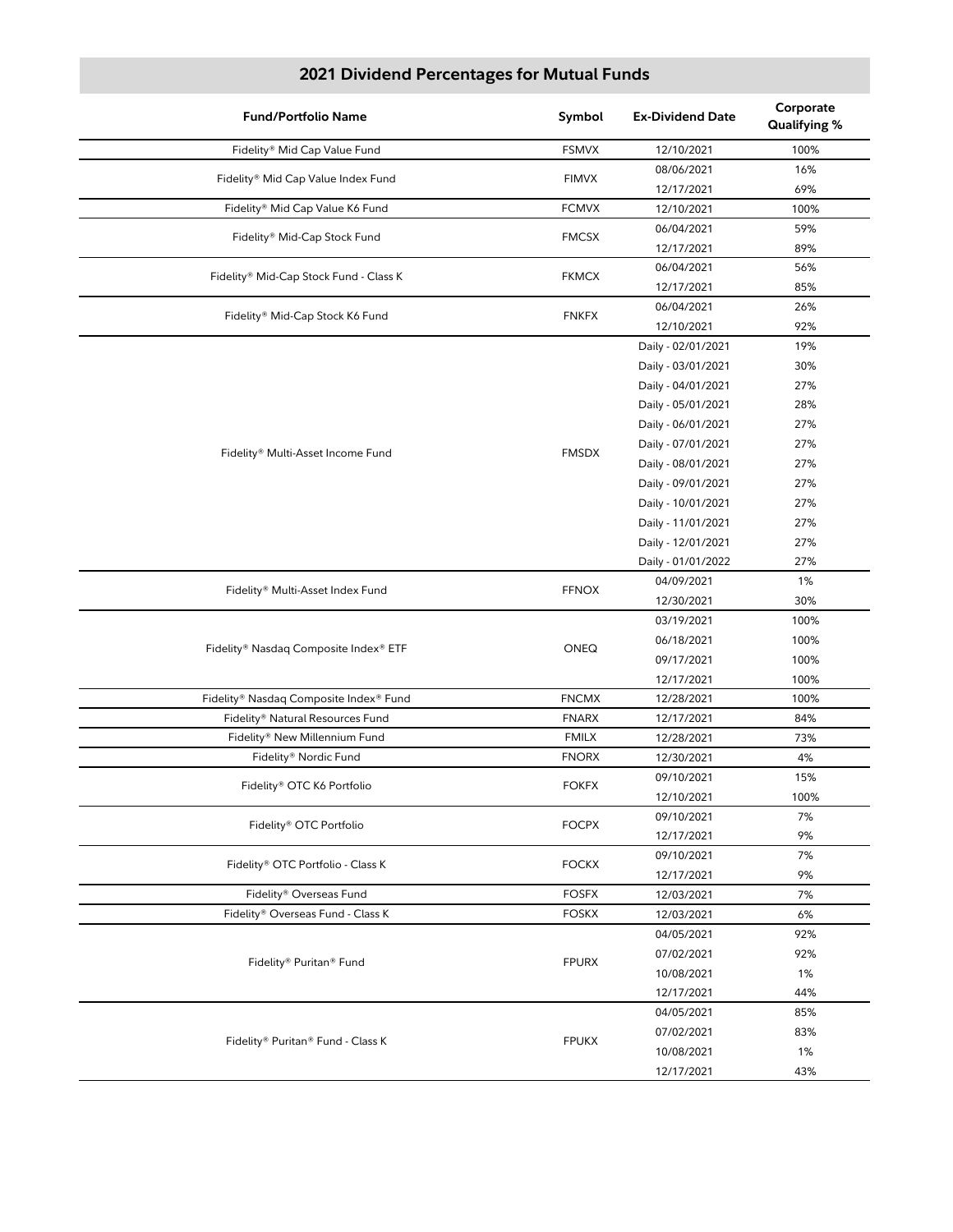| <b>Fund/Portfolio Name</b>                                     | Symbol       | <b>Ex-Dividend Date</b> | Corporate<br>Qualifying % |
|----------------------------------------------------------------|--------------|-------------------------|---------------------------|
|                                                                |              | 04/05/2021              | 72%                       |
|                                                                |              | 07/02/2021              | 72%                       |
| Fidelity® Puritan® K6 Fund                                     | <b>FPKFX</b> | 10/08/2021              | 8%                        |
|                                                                |              | 12/17/2021              | 51%                       |
| Fidelity® Real Estate Equity Central Fund                      | <b>FRECF</b> | 12/10/2021              | 1%                        |
| Fidelity® Real Estate High Income Fund                         | <b>FREHX</b> | 12/22/2021              | 1%                        |
|                                                                |              | 03/05/2021              | 100%                      |
|                                                                |              | 06/04/2021              | 100%                      |
| Fidelity® Real Estate Income Fund                              | <b>FRIFX</b> | 09/03/2021              | 3%                        |
|                                                                |              | 12/17/2021              | 3%                        |
|                                                                |              | 03/05/2021              | 59%                       |
| Fidelity® Real Estate Index Fund                               | <b>FSRNX</b> | 06/04/2021              | 59%                       |
|                                                                |              |                         |                           |
|                                                                |              | 12/17/2021              | 1%                        |
| Fidelity® Real Estate Investment Portfolio                     | <b>FRESX</b> | 09/03/2021              | 1%                        |
|                                                                |              | 12/17/2021              | 1%                        |
| Fidelity® SAI Emerging Markets Low Volatility Index Fund       | <b>FGKPX</b> | 12/28/2021              | 1%                        |
| Fidelity® SAI Real Estate Index Fund                           | <b>FESIX</b> | 06/04/2021              | 84%                       |
|                                                                |              | 12/17/2021              | 1%                        |
| Fidelity® SAI Small-Mid Cap 500 Index Fund                     | <b>FZFLX</b> | 09/10/2021              | 100%                      |
|                                                                |              | 12/10/2021              | 60%                       |
| Fidelity® SAI U.S. Large Cap Index Fund                        | <b>FLCPX</b> | 09/10/2021              | 89%                       |
|                                                                |              | 12/10/2021              | 91%                       |
| Fidelity® SAI U.S. Low Volatility Index Fund                   | <b>FSUVX</b> | 12/03/2021              | 75%                       |
|                                                                | <b>FUMIX</b> | 09/10/2021              | 6%                        |
| Fidelity® SAI U.S. Momentum Index Fund                         |              | 12/10/2021              | 100%                      |
|                                                                |              | 09/10/2021              | 100%                      |
| Fidelity® SAI U.S. Quality Index Fund                          | <b>FUQIX</b> | 12/10/2021              | 46%                       |
|                                                                |              | 09/10/2021              | 63%                       |
| Fidelity® SAI U.S. Value Index Fund                            | <b>FSWCX</b> | 12/10/2021              | 59%                       |
| Fidelity® Select Air Transportation Portfolio                  | <b>FSAIX</b> | 11/09/2021              | 100%                      |
|                                                                |              | 04/09/2021              | 91%                       |
| Fidelity® Select Automotive Portfolio                          | <b>FSAVX</b> | 12/17/2021              | 22%                       |
|                                                                |              | 04/09/2021              | 100%                      |
| Fidelity® Select Banking Portfolio                             | <b>FSRBX</b> | 12/17/2021              | 100%                      |
| Fidelity® Select Biotechnology Portfolio                       | <b>FBIOX</b> | 04/09/2021              | 27%                       |
| Fidelity® Select Brokerage and Investment Management Portfolio | <b>FSLBX</b> | 12/17/2021              | 100%                      |
| Fidelity® Select Chemicals Portfolio                           | <b>FSCHX</b> | 12/17/2021              | 100%                      |
|                                                                | <b>FBMPX</b> | 04/09/2021              | 5%                        |
| Fidelity® Select Communication Services Portfolio              |              |                         |                           |
| Fidelity® Select Communications Equipment Portfolio            | <b>FSDCX</b> | 04/09/2021              | 94%                       |
|                                                                |              | 11/09/2021              | 20%                       |
| Fidelity® Select Construction and Housing Portfolio            | <b>FSHOX</b> | 12/17/2021              | 32%                       |
| Fidelity® Select Consumer Discretionary Portfolio              | <b>FSCPX</b> | 12/17/2021              | 100%                      |
| Fidelity® Select Consumer Staples Portfolio                    | <b>FDFAX</b> | 04/09/2021              | 41%                       |
|                                                                |              | 12/17/2021              | 69%                       |
|                                                                | <b>FSENX</b> | 04/09/2021              | 61%                       |
| Fidelity® Select Energy Portfolio                              |              | 11/16/2021              | 96%                       |
|                                                                |              | 12/17/2021              | 100%                      |
| Fidelity® Select Energy Service Portfolio                      | <b>FSESX</b> | 04/09/2021              | 8%                        |
|                                                                |              | 11/16/2021              | 61%                       |
| Fidelity® Select Financial Services Portfolio                  | <b>FIDSX</b> | 04/09/2021              | 100%                      |
|                                                                |              | 12/17/2021              | 100%                      |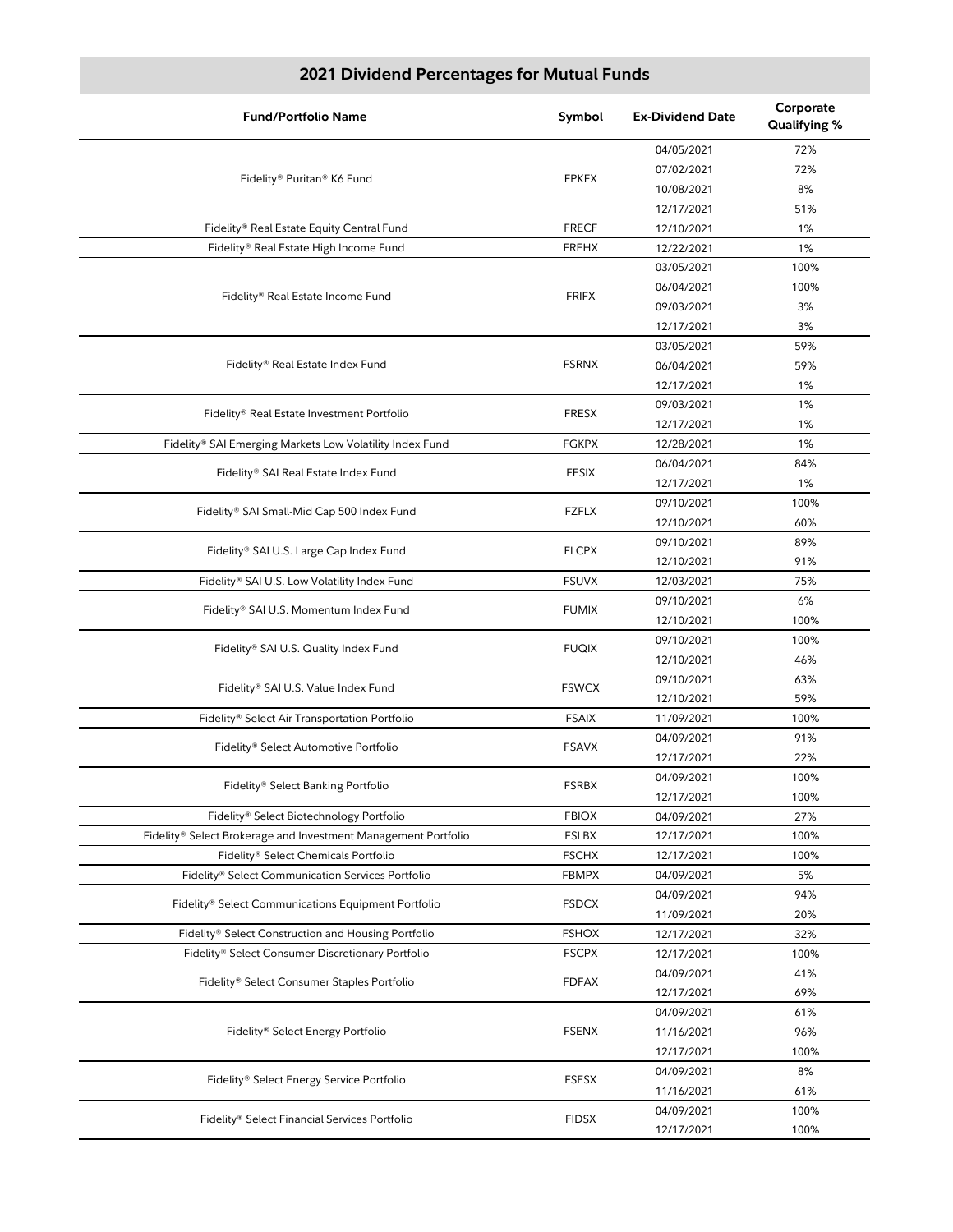| <b>Fund/Portfolio Name</b>                                | Symbol                                                   | <b>Ex-Dividend Date</b> | Corporate<br>Qualifying % |
|-----------------------------------------------------------|----------------------------------------------------------|-------------------------|---------------------------|
|                                                           | <b>FSVLX</b>                                             | 04/09/2021              | 99%                       |
| Fidelity® Select FinTech Portfolio                        |                                                          | 12/17/2021              | 94%                       |
| Fidelity® Select Gold Portfolio                           | <b>FSAGX</b>                                             | 12/10/2021              | 34%                       |
| Fidelity® Select Health Care Portfolio                    | <b>FSPHX</b>                                             | 04/09/2021              | 7%                        |
| Fidelity® Select Health Care Services Portfolio           | <b>FSHCX</b>                                             | 04/09/2021              | 100%                      |
|                                                           |                                                          | 12/17/2021              | 100%                      |
| Fidelity® Select Industrials Portfolio                    | <b>FCYIX</b>                                             | 04/09/2021              | 28%                       |
|                                                           |                                                          | 12/17/2021              | 12%                       |
| Fidelity® Select Insurance Portfolio                      | <b>FSPCX</b>                                             | 04/09/2021              | 100%                      |
|                                                           |                                                          | 12/17/2021              | 100%                      |
| Fidelity® Select IT Services Portfolio                    | <b>FBSOX</b>                                             | 04/09/2021              | 100%                      |
|                                                           |                                                          | 12/17/2021              | 13%                       |
| Fidelity® Select Leisure Portfolio                        | <b>FDLSX</b>                                             | 04/09/2021              | 78%                       |
|                                                           |                                                          | 12/17/2021              | 16%                       |
| Fidelity® Select Materials Portfolio                      | <b>FSDPX</b>                                             | 12/17/2021              | 100%                      |
| Fidelity® Select Medical Technology and Devices Portfolio | <b>FSMEX</b>                                             | 04/09/2021              | 16%                       |
| Fidelity® Select Natural Gas Portfolio                    | <b>FSNGX</b>                                             | 04/09/2021              | 12%                       |
|                                                           |                                                          | 11/16/2021              | 100%                      |
| Fidelity® Select Pharmaceuticals Portfolio                | <b>FPHAX</b>                                             | 04/09/2021              | 4%                        |
|                                                           |                                                          | 12/17/2021              | 72%                       |
| Fidelity® Select Retailing Portfolio                      | <b>FSRPX</b>                                             | 04/09/2021              | 43%                       |
|                                                           |                                                          | 12/17/2021              | 21%                       |
| Fidelity® Select Semiconductors Portfolio                 | <b>FSELX</b>                                             | 04/09/2021              | 29%                       |
|                                                           |                                                          | 12/17/2021              | 57%                       |
| Fidelity® Select Software and IT Services Portfolio       | <b>FSCSX</b>                                             | 04/09/2021              | 16%                       |
|                                                           |                                                          | 12/17/2021              | 69%                       |
|                                                           | Fidelity® Select Tech Hardware Portfolio<br><b>FDCPX</b> | 04/09/2021              | 2%                        |
|                                                           |                                                          | 11/09/2021              | 12%                       |
|                                                           |                                                          | 12/17/2021              | 12%                       |
| Fidelity® Select Technology Portfolio                     | <b>FSPTX</b>                                             | 04/09/2021              | 2%                        |
|                                                           |                                                          | 12/17/2021              | 8%                        |
| Fidelity® Select Telecommunications Portfolio             | <b>FSTCX</b>                                             | 04/09/2021              | 73%                       |
|                                                           |                                                          | 12/17/2021              | 100%                      |
|                                                           |                                                          | 04/09/2021              | 100%                      |
| Fidelity® Select Transportation Portfolio                 | <b>FSRFX</b>                                             | 11/09/2021              | 52%                       |
|                                                           |                                                          | 12/17/2021              | 52%                       |
| Fidelity® Select Utilities Portfolio                      | <b>FSUTX</b>                                             | 12/17/2021              | 100%                      |
| Fidelity® Select Wireless Portfolio                       | FWRLX                                                    | 04/09/2021              | 11%                       |
|                                                           |                                                          | 12/17/2021              | 99%                       |
| Fidelity® Series All-Sector Equity Fund                   | <b>FSAEX</b>                                             | 03/05/2021              | 2%                        |
|                                                           |                                                          | 12/10/2021              | 26%                       |
| Fidelity® Series Blue Chip Growth Fund                    | <b>FSBDX</b>                                             | 09/10/2021              | 4%                        |
|                                                           |                                                          | 12/10/2021              | 24%                       |
| Fidelity® Series Growth Company Fund                      | <b>FCGSX</b>                                             | 12/15/2021              | 11%                       |
| Fidelity® Series International Growth Fund                | <b>FIGSX</b>                                             | 12/10/2021              | 5%                        |
| Fidelity® Series Intrinsic Opportunities Fund             | <b>FDMLX</b>                                             | 09/10/2021              | 20%                       |
|                                                           |                                                          | 12/10/2021              | 24%                       |
| Fidelity® Series Large Cap Growth Index Fund              | <b>FHOFX</b>                                             | 06/04/2021              | 55%                       |
|                                                           |                                                          | 12/10/2021              | 37%                       |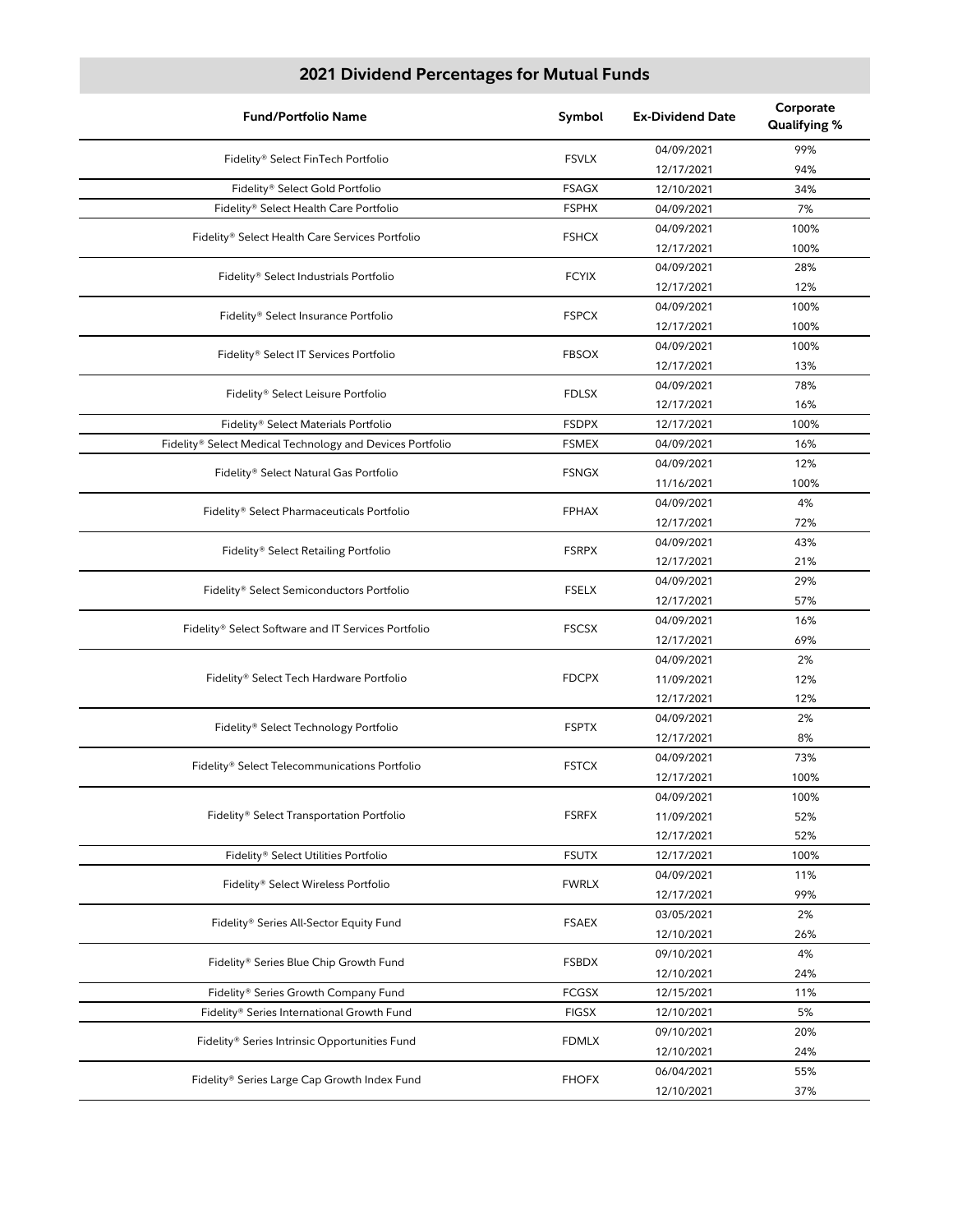| <b>Fund/Portfolio Name</b>                           | Symbol       | <b>Ex-Dividend Date</b> | Corporate<br>Qualifying % |
|------------------------------------------------------|--------------|-------------------------|---------------------------|
| Fidelity® Series Large Cap Stock Fund                | <b>FGLGX</b> | 08/06/2021              | 41%                       |
|                                                      |              | 12/10/2021              | 54%                       |
| Fidelity® Series Large Cap Value Index Fund          | <b>FIOOX</b> | 03/05/2021              | 92%                       |
|                                                      |              | 12/10/2021              | 43%                       |
| Fidelity® Series Opportunistic Insights Fund         | <b>FVWSX</b> | 12/10/2021              | 31%                       |
| Fidelity® Series Overseas Fund                       | <b>FSOSX</b> | 12/10/2021              | 4%                        |
|                                                      |              | 06/04/2021              | 42%                       |
| Fidelity® Series Real Estate Income Fund             | <b>FSREX</b> | 09/03/2021              | 1%                        |
|                                                      |              | 12/10/2021              | 4%                        |
| Fidelity® Series Small Cap Discovery Fund            | <b>FJACX</b> | 06/04/2021              | 3%                        |
|                                                      |              | 12/10/2021              | 32%                       |
|                                                      | <b>FSOPX</b> | 09/10/2021              | 3%                        |
| Fidelity® Series Small Cap Opportunities Fund        |              | 12/10/2021              | 52%                       |
|                                                      |              | 03/05/2021              | 91%                       |
| Fidelity® Series Stock Selector Large Cap Value Fund | <b>FBLEX</b> | 12/10/2021              | 31%                       |
|                                                      |              | 04/09/2021              | 81%                       |
| Fidelity® Series Total Market Index Fund             | <b>FCFMX</b> | 12/10/2021              | 77%                       |
|                                                      |              | 03/05/2021              | 91%                       |
| Fidelity® Series Value Discovery Fund                | <b>FNKLX</b> | 12/10/2021              | 32%                       |
|                                                      |              | 06/04/2021              | 76%                       |
| Fidelity® Small Cap Discovery Fund                   | <b>FSCRX</b> | 12/17/2021              | 63%                       |
| Fidelity® Small Cap Enhanced Index Fund              | <b>FCPEX</b> | 12/17/2021              | 42%                       |
|                                                      |              | 09/10/2021              | 4%                        |
| Fidelity® Small Cap Growth Fund                      | <b>FCPGX</b> | 12/17/2021              | 84%                       |
|                                                      | <b>FECGX</b> | 08/06/2021              | 17%                       |
| Fidelity® Small Cap Growth Index Fund                |              | 12/17/2021              | 53%                       |
|                                                      | <b>FOCSX</b> | 09/10/2021              | 2%                        |
| Fidelity® Small Cap Growth K6 Fund                   |              | 12/10/2021              | 63%                       |
| Fidelity® Small Cap Index Fund                       | <b>FSSNX</b> | 06/04/2021              | 71%                       |
|                                                      |              | 12/10/2021              | 64%                       |
|                                                      | <b>FSLCX</b> | 06/04/2021              | 22%                       |
| Fidelity® Small Cap Stock Fund                       |              | 12/17/2021              | 8%                        |
| Fidelity® Small Cap Stock K6 Fund                    | <b>FKICX</b> | 06/04/2021              | 13%                       |
|                                                      |              | 12/10/2021              | 8%                        |
|                                                      |              | 09/03/2021              | 13%                       |
| Fidelity® Small Cap Value Fund                       | <b>FCPVX</b> | 12/17/2021              | 20%                       |
|                                                      |              | 12/28/2021              | 20%                       |
| Fidelity® Small Cap Value Index Fund                 | <b>FISVX</b> | 08/06/2021              | 8%                        |
|                                                      |              | 12/17/2021              | 57%                       |
| Fidelity® Stock Selector All Cap Fund                | <b>FDSSX</b> | 12/22/2021              | 96%                       |
| Fidelity® Stock Selector All Cap Fund - Class K      | <b>FSSKX</b> | 12/22/2021              | 57%                       |
| Fidelity® Stock Selector Large Cap Value Fund        | <b>FSLVX</b> | 12/10/2021              | 57%                       |
| Fidelity® Stock Selector Mid Cap Fund                | <b>FSSMX</b> | 12/28/2021              | 22%                       |
| Fidelity® Stock Selector Small Cap Fund              | <b>FDSCX</b> | 12/03/2021              | 33%                       |
|                                                      |              | 04/05/2021              | 100%                      |
|                                                      | <b>FSDIX</b> | 07/02/2021              | 100%                      |
| Fidelity® Strategic Dividend & Income® Fund          |              | 10/01/2021              | 100%                      |
|                                                      |              | 12/28/2021              | 7%                        |
|                                                      |              | 04/05/2021              | 9%                        |
| Fidelity® Strategic Real Return Fund                 | <b>FSRRX</b> | 07/02/2021              | 10%                       |
|                                                      |              | 12/22/2021              | 4%                        |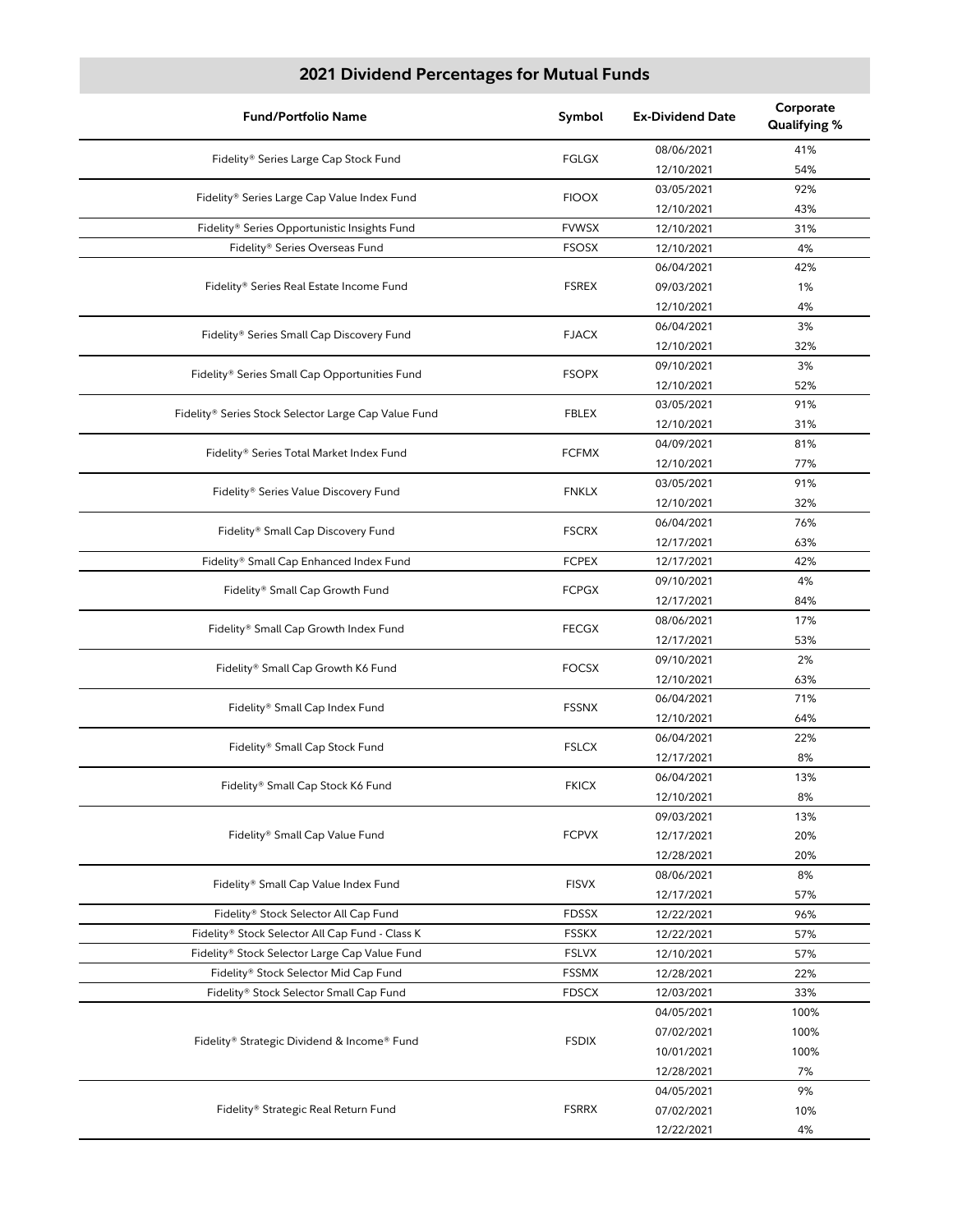| <b>Fund/Portfolio Name</b>                               | Symbol                               | <b>Ex-Dividend Date</b> | Corporate<br>Qualifying % |
|----------------------------------------------------------|--------------------------------------|-------------------------|---------------------------|
|                                                          |                                      | 04/05/2021              | 7%                        |
| Fidelity® Strategic Real Return Fund - Class K6          | <b>FSRKX</b>                         | 07/02/2021              | 9%                        |
|                                                          |                                      | 12/22/2021              | 4%                        |
| Fidelity® Sustainability U.S. Equity Fund                | <b>FSEBX</b>                         | 12/17/2021              | 62%                       |
|                                                          |                                      | 04/05/2021              | 100%                      |
|                                                          | <b>FIUIX</b>                         | 07/02/2021              | 100%                      |
| Fidelity® Telecom and Utilities Fund                     |                                      | 10/01/2021              | 100%                      |
|                                                          |                                      | 12/17/2021              | 100%                      |
| Fidelity® Total International Equity Fund                | <b>FTIEX</b>                         | 12/03/2021              | 2%                        |
|                                                          | <b>FSKAX</b>                         | 04/09/2021              | 100%                      |
| Fidelity® Total Market Index Fund                        |                                      | 12/10/2021              | 85%                       |
|                                                          |                                      | 03/05/2021              | 97%                       |
| Fidelity® U.S. Equity Central Fund                       | QEQCQ                                | 06/04/2021              | 97%                       |
|                                                          |                                      | 12/10/2021              | 37%                       |
|                                                          | <b>FULVX</b>                         | 06/04/2021              | 99%                       |
| Fidelity® U.S. Low Volatility Equity Fund                |                                      | 12/10/2021              | 59%                       |
| Fidelity® U.S. Sustainability Index Fund                 | <b>FITLX</b>                         | 12/03/2021              | 92%                       |
| Fidelity® Value Discovery Fund                           | <b>FVDFX</b>                         | 09/03/2021              | 44%                       |
|                                                          |                                      | 12/10/2021              | 68%                       |
| Fidelity® Value Discovery Fund - Class K<br><b>FVDKX</b> | 09/03/2021                           | 42%                     |                           |
|                                                          |                                      | 12/10/2021              | 65%                       |
|                                                          | <b>FDVKX</b>                         | 09/10/2021              | 20%                       |
| Fidelity® Value Discovery K6 Fund                        |                                      | 12/10/2021              | 49%                       |
|                                                          | Fidelity® Value Fund<br><b>FDVLX</b> | 12/03/2021              | 32%                       |
|                                                          |                                      | 12/28/2021              | 75%                       |
| Fidelity® Value Fund - Class K                           | <b>FVLKX</b>                         | 12/03/2021              | 31%                       |
|                                                          |                                      | 12/28/2021              | 75%                       |
| Fidelity® Value Strategies Fund                          | <b>FSLSX</b>                         | 12/28/2021              | 100%                      |
| Fidelity® Value Strategies Fund - Class K                | <b>FVSKX</b>                         | 12/28/2021              | 94%                       |
| Fidelity® Water Sustainability Fund                      | <b>FLOWX</b>                         | 07/09/2021              | 90%                       |
|                                                          |                                      | 12/10/2021              | 26%                       |
| Fidelity® Women's Leadership Fund                        | <b>FWOMX</b>                         | 06/04/2021              | 52%                       |
|                                                          |                                      | 12/17/2021              | 54%                       |
| Fidelity® Worldwide Fund                                 | <b>FWWFX</b>                         | 12/03/2021              | 13%                       |
| Strategic Advisers® Emerging Markets Fund                | FSAMX                                | 12/30/2021              | 1%                        |
| Strategic Advisers® Fidelity U.S. Total Stock Fund       | <b>FCTDX</b>                         | 07/09/2021              | 17%                       |
|                                                          |                                      | 12/30/2021              | 42%                       |
| Strategic Advisers® Fidelity® Emerging Markets Fund      | <b>FGOMX</b>                         | 07/09/2021              | 1%                        |
|                                                          |                                      | 03/05/2021              | 100%                      |
| Strategic Advisers® Large Cap Fund                       | <b>FALCX</b>                         | 07/09/2021              | 32%                       |
|                                                          |                                      | 12/30/2021              | 51%                       |
| Strategic Advisers® Small-Mid Cap Fund                   | <b>FSCFX</b>                         | 04/09/2021              | 4%                        |
|                                                          |                                      | 12/30/2021              | 29%                       |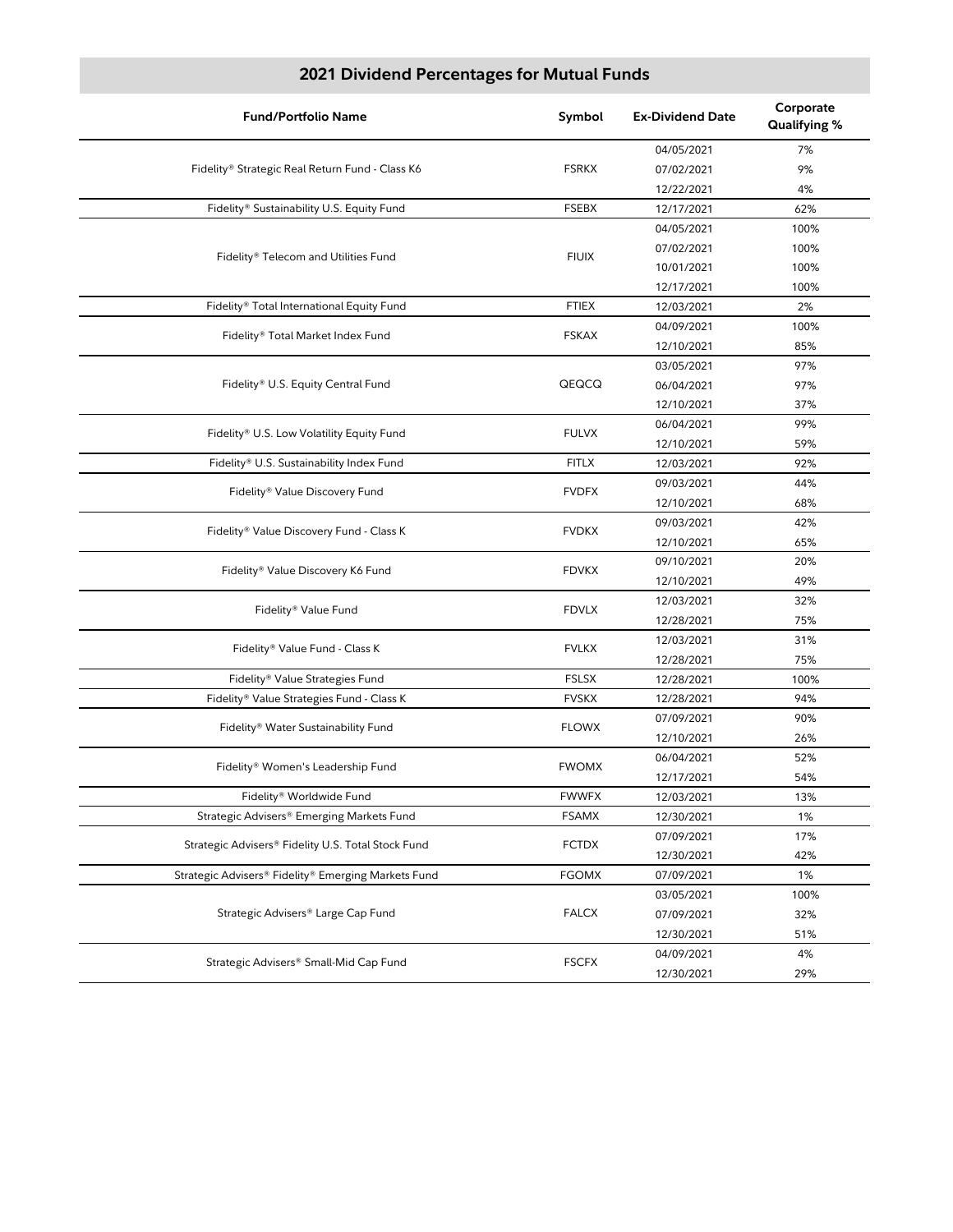# **2021 Dividend Percentages for Exchange-Traded Funds (ETFs)**

| <b>Fund/Portfolio Name</b>                               | Symbol      | <b>Ex-Dividend Date</b> | Corporate<br>Qualifying % |
|----------------------------------------------------------|-------------|-------------------------|---------------------------|
|                                                          |             | 03/19/2021              | 100.00%                   |
| Fidelity Blue Chip Value ETF                             | <b>FBCV</b> | 06/18/2021              | 100.00%                   |
|                                                          |             | 09/17/2021              | 39.63%                    |
|                                                          |             | 12/17/2021              | 39.63%                    |
| Fidelity Clean Energy ETF                                | <b>FRNW</b> | 12/17/2021              | 53.33%                    |
| <b>Fidelity Cloud Computing ETF</b>                      | <b>FCLD</b> | 12/17/2021              | 98.79%                    |
|                                                          |             | 03/19/2021              | 99.70%                    |
|                                                          |             | 06/18/2021              | 99.70%                    |
| <b>Fidelity Dividend ETF for Rising Rates</b>            | <b>FDRR</b> | 09/17/2021              | 87.89%                    |
|                                                          |             | 12/17/2021              | 87.89%                    |
| Fidelity Electric Vehicles and Future Transportation ETF | <b>FDRV</b> | 12/17/2021              | 100.00%                   |
|                                                          |             | 03/19/2021              | 74.31%                    |
|                                                          |             | 06/18/2021              | 74.31%                    |
| Fidelity High Dividend ETF                               | <b>FDVV</b> | 09/17/2021              | 76.02%                    |
|                                                          |             | 12/17/2021              | 76.02%                    |
|                                                          |             | 03/19/2021              | 100.00%                   |
|                                                          |             | 06/18/2021              | 100.00%                   |
| Fidelity Low Volatility Factor ETF                       | <b>FDLO</b> | 09/17/2021              | 100.00%                   |
|                                                          |             | 12/17/2021              | 100.00%                   |
|                                                          |             | 03/19/2021              | 100.00%                   |
|                                                          |             | 06/18/2021              | 100.00%                   |
| <b>Fidelity Magellan ETF</b>                             | <b>FMAG</b> | 09/17/2021              | 100.00%                   |
|                                                          |             | 12/17/2021              | 100.00%                   |
|                                                          |             | 03/19/2021              | 100.00%                   |
|                                                          |             | 06/18/2021              | 100.00%                   |
| <b>Fidelity Momentum Factor ETF</b>                      | <b>FDMO</b> | 09/17/2021              | 100.00%                   |
|                                                          |             | 12/17/2021              | 100.00%                   |
|                                                          |             | 03/19/2021              | 100.00%                   |
|                                                          |             | 06/18/2021              | 100.00%                   |
| Fidelity MSCI Communication Services Index ETF           | <b>FCOM</b> | 09/17/2021              | 100.00%                   |
|                                                          |             |                         |                           |
|                                                          |             | 12/17/2021              | 100.00%                   |
|                                                          |             | 03/19/2021              | 100.00%<br>100.00%        |
| Fidelity MSCI Consumer Discretionary Index ETF           | <b>FDIS</b> | 06/18/2021              |                           |
|                                                          |             | 09/17/2021              | 100.00%                   |
|                                                          |             | 12/17/2021              | 100.00%                   |
|                                                          |             | 03/19/2021              | 100.00%                   |
| Fidelity MSCI Consumer Staples Index ETF                 | <b>FSTA</b> | 06/18/2021              | 100.00%                   |
|                                                          |             | 09/17/2021              | 100.00%                   |
|                                                          |             | 12/17/2021              | 100.00%                   |
|                                                          |             | 03/19/2021              | 100.00%                   |
| Fidelity MSCI Energy Index ETF                           | <b>FENY</b> | 06/18/2021              | 100.00%                   |
|                                                          |             | 09/17/2021              | 100.00%                   |
|                                                          |             | 12/17/2021              | 100.00%                   |
|                                                          |             | 03/19/2021              | 100.00%                   |
| <b>Fidelity MSCI Financials Index ETF</b>                | <b>FNCL</b> | 06/18/2021              | 100.00%                   |
|                                                          |             | 09/17/2021              | 94.18%                    |
|                                                          |             | 12/17/2021              | 94.18%                    |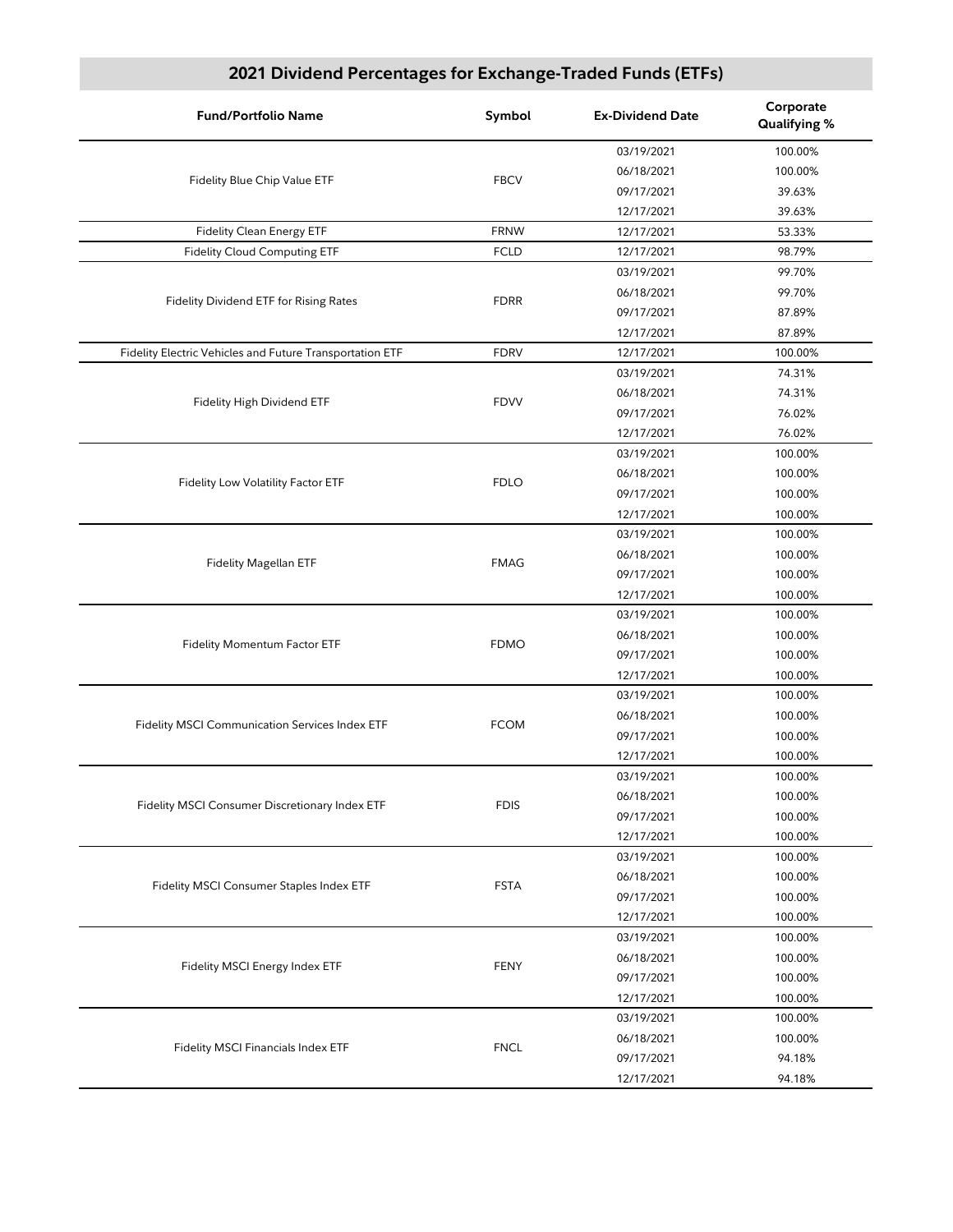# **2021 Dividend Percentages for Exchange-Traded Funds (ETFs)**

| 03/19/2021<br>100.00%<br>06/18/2021<br>100.00%<br><b>FHLC</b><br>Fidelity MSCI Health Care Index ETF<br>09/17/2021<br>93.08%<br>93.08%<br>12/17/2021<br>03/19/2021<br>100.00%<br>06/18/2021<br>100.00%<br>Fidelity MSCI Industrials Index ETF<br><b>FIDU</b><br>09/17/2021<br>96.46%<br>96.46%<br>12/17/2021<br>12/30/2021<br>96.46%<br>03/19/2021<br>100.00%<br>06/18/2021<br>100.00%<br>Fidelity MSCI Information Technology Index ETF<br><b>FTEC</b><br>09/17/2021<br>100.00%<br>12/17/2021<br>100.00%<br>88.05%<br>03/19/2021<br>06/18/2021<br>88.05%<br><b>FMAT</b><br><b>Fidelity MSCI Materials Index ETF</b><br>79.61%<br>09/17/2021<br>79.61%<br>12/17/2021<br>03/19/2021<br>0.24%<br>06/18/2021<br>0.24%<br><b>FREL</b><br>Fidelity MSCI Real Estate Index ETF<br>09/17/2021<br>1.42%<br>12/17/2021<br>1.42%<br>03/19/2021<br>100.00%<br>06/18/2021<br>100.00%<br><b>FUTY</b><br>Fidelity MSCI Utilities Index ETF<br>09/17/2021<br>100.00%<br>12/17/2021<br>100.00%<br>03/19/2021<br>100.00%<br>06/18/2021<br>100.00%<br><b>FMIL</b><br>Fidelity New Millennium ETF<br>09/17/2021<br>68.22%<br>68.22%<br>12/17/2021<br>06/28/2021<br>46.05%<br>07/28/2021<br>46.05%<br>46.05%<br>08/27/2021<br><b>FPFD</b><br>46.05%<br>Fidelity Preferred Securities & Income ETF<br>09/28/2021<br>46.05%<br>10/27/2021<br>11/26/2021<br>46.05%<br>12/29/2021<br>46.05%<br>03/19/2021<br>100.00%<br>06/18/2021<br>100.00%<br><b>Fidelity Quality Factor ETF</b><br><b>FQAL</b><br>09/17/2021<br>100.00%<br>12/17/2021<br>100.00%<br>03/19/2021<br>100.00%<br>06/18/2021<br>100.00%<br>Fidelity Small-Mid Cap Opportunities ETF<br><b>FSMO</b><br>09/17/2021<br>100.00%<br>12/17/2021<br>100.00%<br>03/19/2021<br>100.00%<br>06/18/2021<br>100.00%<br><b>FSMD</b><br>Fidelity Small-Mid Multifactor ETF<br>100.00%<br>09/17/2021<br>100.00%<br>12/17/2021 | <b>Fund/Portfolio Name</b> | Symbol | <b>Ex-Dividend Date</b> | Corporate<br>Qualifying % |
|------------------------------------------------------------------------------------------------------------------------------------------------------------------------------------------------------------------------------------------------------------------------------------------------------------------------------------------------------------------------------------------------------------------------------------------------------------------------------------------------------------------------------------------------------------------------------------------------------------------------------------------------------------------------------------------------------------------------------------------------------------------------------------------------------------------------------------------------------------------------------------------------------------------------------------------------------------------------------------------------------------------------------------------------------------------------------------------------------------------------------------------------------------------------------------------------------------------------------------------------------------------------------------------------------------------------------------------------------------------------------------------------------------------------------------------------------------------------------------------------------------------------------------------------------------------------------------------------------------------------------------------------------------------------------------------------------------------------------------------------------------------------------------------------------------------------------------------------------|----------------------------|--------|-------------------------|---------------------------|
|                                                                                                                                                                                                                                                                                                                                                                                                                                                                                                                                                                                                                                                                                                                                                                                                                                                                                                                                                                                                                                                                                                                                                                                                                                                                                                                                                                                                                                                                                                                                                                                                                                                                                                                                                                                                                                                      |                            |        |                         |                           |
|                                                                                                                                                                                                                                                                                                                                                                                                                                                                                                                                                                                                                                                                                                                                                                                                                                                                                                                                                                                                                                                                                                                                                                                                                                                                                                                                                                                                                                                                                                                                                                                                                                                                                                                                                                                                                                                      |                            |        |                         |                           |
|                                                                                                                                                                                                                                                                                                                                                                                                                                                                                                                                                                                                                                                                                                                                                                                                                                                                                                                                                                                                                                                                                                                                                                                                                                                                                                                                                                                                                                                                                                                                                                                                                                                                                                                                                                                                                                                      |                            |        |                         |                           |
|                                                                                                                                                                                                                                                                                                                                                                                                                                                                                                                                                                                                                                                                                                                                                                                                                                                                                                                                                                                                                                                                                                                                                                                                                                                                                                                                                                                                                                                                                                                                                                                                                                                                                                                                                                                                                                                      |                            |        |                         |                           |
|                                                                                                                                                                                                                                                                                                                                                                                                                                                                                                                                                                                                                                                                                                                                                                                                                                                                                                                                                                                                                                                                                                                                                                                                                                                                                                                                                                                                                                                                                                                                                                                                                                                                                                                                                                                                                                                      |                            |        |                         |                           |
|                                                                                                                                                                                                                                                                                                                                                                                                                                                                                                                                                                                                                                                                                                                                                                                                                                                                                                                                                                                                                                                                                                                                                                                                                                                                                                                                                                                                                                                                                                                                                                                                                                                                                                                                                                                                                                                      |                            |        |                         |                           |
|                                                                                                                                                                                                                                                                                                                                                                                                                                                                                                                                                                                                                                                                                                                                                                                                                                                                                                                                                                                                                                                                                                                                                                                                                                                                                                                                                                                                                                                                                                                                                                                                                                                                                                                                                                                                                                                      |                            |        |                         |                           |
|                                                                                                                                                                                                                                                                                                                                                                                                                                                                                                                                                                                                                                                                                                                                                                                                                                                                                                                                                                                                                                                                                                                                                                                                                                                                                                                                                                                                                                                                                                                                                                                                                                                                                                                                                                                                                                                      |                            |        |                         |                           |
|                                                                                                                                                                                                                                                                                                                                                                                                                                                                                                                                                                                                                                                                                                                                                                                                                                                                                                                                                                                                                                                                                                                                                                                                                                                                                                                                                                                                                                                                                                                                                                                                                                                                                                                                                                                                                                                      |                            |        |                         |                           |
|                                                                                                                                                                                                                                                                                                                                                                                                                                                                                                                                                                                                                                                                                                                                                                                                                                                                                                                                                                                                                                                                                                                                                                                                                                                                                                                                                                                                                                                                                                                                                                                                                                                                                                                                                                                                                                                      |                            |        |                         |                           |
|                                                                                                                                                                                                                                                                                                                                                                                                                                                                                                                                                                                                                                                                                                                                                                                                                                                                                                                                                                                                                                                                                                                                                                                                                                                                                                                                                                                                                                                                                                                                                                                                                                                                                                                                                                                                                                                      |                            |        |                         |                           |
|                                                                                                                                                                                                                                                                                                                                                                                                                                                                                                                                                                                                                                                                                                                                                                                                                                                                                                                                                                                                                                                                                                                                                                                                                                                                                                                                                                                                                                                                                                                                                                                                                                                                                                                                                                                                                                                      |                            |        |                         |                           |
|                                                                                                                                                                                                                                                                                                                                                                                                                                                                                                                                                                                                                                                                                                                                                                                                                                                                                                                                                                                                                                                                                                                                                                                                                                                                                                                                                                                                                                                                                                                                                                                                                                                                                                                                                                                                                                                      |                            |        |                         |                           |
|                                                                                                                                                                                                                                                                                                                                                                                                                                                                                                                                                                                                                                                                                                                                                                                                                                                                                                                                                                                                                                                                                                                                                                                                                                                                                                                                                                                                                                                                                                                                                                                                                                                                                                                                                                                                                                                      |                            |        |                         |                           |
|                                                                                                                                                                                                                                                                                                                                                                                                                                                                                                                                                                                                                                                                                                                                                                                                                                                                                                                                                                                                                                                                                                                                                                                                                                                                                                                                                                                                                                                                                                                                                                                                                                                                                                                                                                                                                                                      |                            |        |                         |                           |
|                                                                                                                                                                                                                                                                                                                                                                                                                                                                                                                                                                                                                                                                                                                                                                                                                                                                                                                                                                                                                                                                                                                                                                                                                                                                                                                                                                                                                                                                                                                                                                                                                                                                                                                                                                                                                                                      |                            |        |                         |                           |
|                                                                                                                                                                                                                                                                                                                                                                                                                                                                                                                                                                                                                                                                                                                                                                                                                                                                                                                                                                                                                                                                                                                                                                                                                                                                                                                                                                                                                                                                                                                                                                                                                                                                                                                                                                                                                                                      |                            |        |                         |                           |
|                                                                                                                                                                                                                                                                                                                                                                                                                                                                                                                                                                                                                                                                                                                                                                                                                                                                                                                                                                                                                                                                                                                                                                                                                                                                                                                                                                                                                                                                                                                                                                                                                                                                                                                                                                                                                                                      |                            |        |                         |                           |
|                                                                                                                                                                                                                                                                                                                                                                                                                                                                                                                                                                                                                                                                                                                                                                                                                                                                                                                                                                                                                                                                                                                                                                                                                                                                                                                                                                                                                                                                                                                                                                                                                                                                                                                                                                                                                                                      |                            |        |                         |                           |
|                                                                                                                                                                                                                                                                                                                                                                                                                                                                                                                                                                                                                                                                                                                                                                                                                                                                                                                                                                                                                                                                                                                                                                                                                                                                                                                                                                                                                                                                                                                                                                                                                                                                                                                                                                                                                                                      |                            |        |                         |                           |
|                                                                                                                                                                                                                                                                                                                                                                                                                                                                                                                                                                                                                                                                                                                                                                                                                                                                                                                                                                                                                                                                                                                                                                                                                                                                                                                                                                                                                                                                                                                                                                                                                                                                                                                                                                                                                                                      |                            |        |                         |                           |
|                                                                                                                                                                                                                                                                                                                                                                                                                                                                                                                                                                                                                                                                                                                                                                                                                                                                                                                                                                                                                                                                                                                                                                                                                                                                                                                                                                                                                                                                                                                                                                                                                                                                                                                                                                                                                                                      |                            |        |                         |                           |
|                                                                                                                                                                                                                                                                                                                                                                                                                                                                                                                                                                                                                                                                                                                                                                                                                                                                                                                                                                                                                                                                                                                                                                                                                                                                                                                                                                                                                                                                                                                                                                                                                                                                                                                                                                                                                                                      |                            |        |                         |                           |
|                                                                                                                                                                                                                                                                                                                                                                                                                                                                                                                                                                                                                                                                                                                                                                                                                                                                                                                                                                                                                                                                                                                                                                                                                                                                                                                                                                                                                                                                                                                                                                                                                                                                                                                                                                                                                                                      |                            |        |                         |                           |
|                                                                                                                                                                                                                                                                                                                                                                                                                                                                                                                                                                                                                                                                                                                                                                                                                                                                                                                                                                                                                                                                                                                                                                                                                                                                                                                                                                                                                                                                                                                                                                                                                                                                                                                                                                                                                                                      |                            |        |                         |                           |
|                                                                                                                                                                                                                                                                                                                                                                                                                                                                                                                                                                                                                                                                                                                                                                                                                                                                                                                                                                                                                                                                                                                                                                                                                                                                                                                                                                                                                                                                                                                                                                                                                                                                                                                                                                                                                                                      |                            |        |                         |                           |
|                                                                                                                                                                                                                                                                                                                                                                                                                                                                                                                                                                                                                                                                                                                                                                                                                                                                                                                                                                                                                                                                                                                                                                                                                                                                                                                                                                                                                                                                                                                                                                                                                                                                                                                                                                                                                                                      |                            |        |                         |                           |
|                                                                                                                                                                                                                                                                                                                                                                                                                                                                                                                                                                                                                                                                                                                                                                                                                                                                                                                                                                                                                                                                                                                                                                                                                                                                                                                                                                                                                                                                                                                                                                                                                                                                                                                                                                                                                                                      |                            |        |                         |                           |
|                                                                                                                                                                                                                                                                                                                                                                                                                                                                                                                                                                                                                                                                                                                                                                                                                                                                                                                                                                                                                                                                                                                                                                                                                                                                                                                                                                                                                                                                                                                                                                                                                                                                                                                                                                                                                                                      |                            |        |                         |                           |
|                                                                                                                                                                                                                                                                                                                                                                                                                                                                                                                                                                                                                                                                                                                                                                                                                                                                                                                                                                                                                                                                                                                                                                                                                                                                                                                                                                                                                                                                                                                                                                                                                                                                                                                                                                                                                                                      |                            |        |                         |                           |
|                                                                                                                                                                                                                                                                                                                                                                                                                                                                                                                                                                                                                                                                                                                                                                                                                                                                                                                                                                                                                                                                                                                                                                                                                                                                                                                                                                                                                                                                                                                                                                                                                                                                                                                                                                                                                                                      |                            |        |                         |                           |
|                                                                                                                                                                                                                                                                                                                                                                                                                                                                                                                                                                                                                                                                                                                                                                                                                                                                                                                                                                                                                                                                                                                                                                                                                                                                                                                                                                                                                                                                                                                                                                                                                                                                                                                                                                                                                                                      |                            |        |                         |                           |
|                                                                                                                                                                                                                                                                                                                                                                                                                                                                                                                                                                                                                                                                                                                                                                                                                                                                                                                                                                                                                                                                                                                                                                                                                                                                                                                                                                                                                                                                                                                                                                                                                                                                                                                                                                                                                                                      |                            |        |                         |                           |
|                                                                                                                                                                                                                                                                                                                                                                                                                                                                                                                                                                                                                                                                                                                                                                                                                                                                                                                                                                                                                                                                                                                                                                                                                                                                                                                                                                                                                                                                                                                                                                                                                                                                                                                                                                                                                                                      |                            |        |                         |                           |
|                                                                                                                                                                                                                                                                                                                                                                                                                                                                                                                                                                                                                                                                                                                                                                                                                                                                                                                                                                                                                                                                                                                                                                                                                                                                                                                                                                                                                                                                                                                                                                                                                                                                                                                                                                                                                                                      |                            |        |                         |                           |
|                                                                                                                                                                                                                                                                                                                                                                                                                                                                                                                                                                                                                                                                                                                                                                                                                                                                                                                                                                                                                                                                                                                                                                                                                                                                                                                                                                                                                                                                                                                                                                                                                                                                                                                                                                                                                                                      |                            |        |                         |                           |
|                                                                                                                                                                                                                                                                                                                                                                                                                                                                                                                                                                                                                                                                                                                                                                                                                                                                                                                                                                                                                                                                                                                                                                                                                                                                                                                                                                                                                                                                                                                                                                                                                                                                                                                                                                                                                                                      |                            |        |                         |                           |
|                                                                                                                                                                                                                                                                                                                                                                                                                                                                                                                                                                                                                                                                                                                                                                                                                                                                                                                                                                                                                                                                                                                                                                                                                                                                                                                                                                                                                                                                                                                                                                                                                                                                                                                                                                                                                                                      |                            |        |                         |                           |
|                                                                                                                                                                                                                                                                                                                                                                                                                                                                                                                                                                                                                                                                                                                                                                                                                                                                                                                                                                                                                                                                                                                                                                                                                                                                                                                                                                                                                                                                                                                                                                                                                                                                                                                                                                                                                                                      |                            |        |                         |                           |
|                                                                                                                                                                                                                                                                                                                                                                                                                                                                                                                                                                                                                                                                                                                                                                                                                                                                                                                                                                                                                                                                                                                                                                                                                                                                                                                                                                                                                                                                                                                                                                                                                                                                                                                                                                                                                                                      |                            |        |                         |                           |
|                                                                                                                                                                                                                                                                                                                                                                                                                                                                                                                                                                                                                                                                                                                                                                                                                                                                                                                                                                                                                                                                                                                                                                                                                                                                                                                                                                                                                                                                                                                                                                                                                                                                                                                                                                                                                                                      |                            |        |                         |                           |
|                                                                                                                                                                                                                                                                                                                                                                                                                                                                                                                                                                                                                                                                                                                                                                                                                                                                                                                                                                                                                                                                                                                                                                                                                                                                                                                                                                                                                                                                                                                                                                                                                                                                                                                                                                                                                                                      |                            |        |                         |                           |
|                                                                                                                                                                                                                                                                                                                                                                                                                                                                                                                                                                                                                                                                                                                                                                                                                                                                                                                                                                                                                                                                                                                                                                                                                                                                                                                                                                                                                                                                                                                                                                                                                                                                                                                                                                                                                                                      |                            |        |                         |                           |
|                                                                                                                                                                                                                                                                                                                                                                                                                                                                                                                                                                                                                                                                                                                                                                                                                                                                                                                                                                                                                                                                                                                                                                                                                                                                                                                                                                                                                                                                                                                                                                                                                                                                                                                                                                                                                                                      |                            |        |                         |                           |
|                                                                                                                                                                                                                                                                                                                                                                                                                                                                                                                                                                                                                                                                                                                                                                                                                                                                                                                                                                                                                                                                                                                                                                                                                                                                                                                                                                                                                                                                                                                                                                                                                                                                                                                                                                                                                                                      |                            |        |                         |                           |
|                                                                                                                                                                                                                                                                                                                                                                                                                                                                                                                                                                                                                                                                                                                                                                                                                                                                                                                                                                                                                                                                                                                                                                                                                                                                                                                                                                                                                                                                                                                                                                                                                                                                                                                                                                                                                                                      |                            |        |                         |                           |
|                                                                                                                                                                                                                                                                                                                                                                                                                                                                                                                                                                                                                                                                                                                                                                                                                                                                                                                                                                                                                                                                                                                                                                                                                                                                                                                                                                                                                                                                                                                                                                                                                                                                                                                                                                                                                                                      |                            |        |                         |                           |
|                                                                                                                                                                                                                                                                                                                                                                                                                                                                                                                                                                                                                                                                                                                                                                                                                                                                                                                                                                                                                                                                                                                                                                                                                                                                                                                                                                                                                                                                                                                                                                                                                                                                                                                                                                                                                                                      |                            |        |                         |                           |